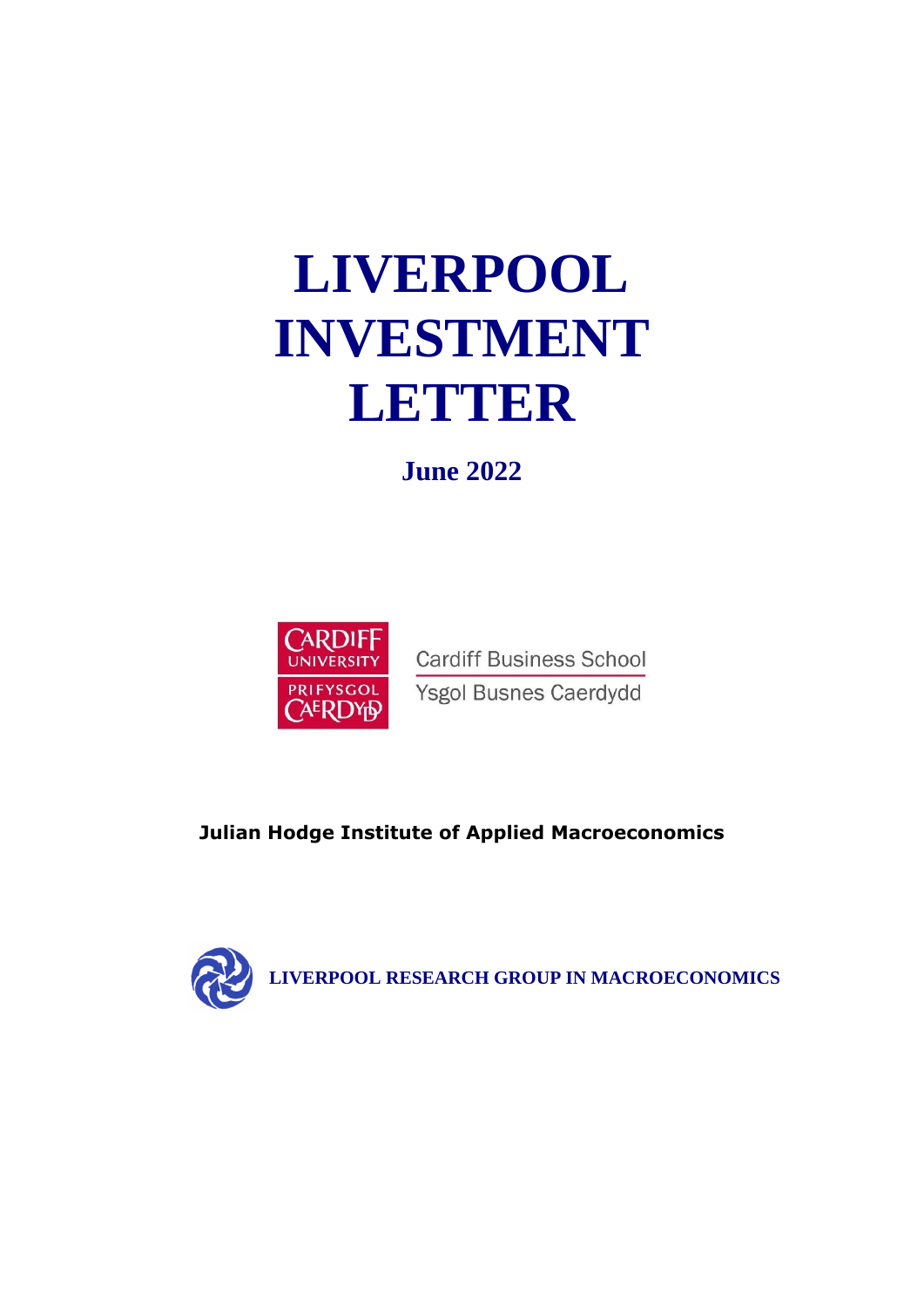### **LIVERPOOL RESEARCH GROUP IN MACROECONOMICS**

### **Editorial and Research Direction:** Patrick Minford† .

**Senior Research Associates:** Kent Matthews† , Anupam Rastogi, Peter Stoney.

**Research Associates:** Vo Phuong Mai Le† , David Meenagh† , Francesco Perugini, Yongdeng Xu† , Zheyi Zhu† .

† Cardiff Business School

The Julian Hodge Institute was launched in autumn 1999 in a new collaboration between the Cardiff Business School of Cardiff University and Hodge. The aim of the Institute is to carry out research into the behaviour of the UK economy, and to study in particular its relationship with the other economies of Europe. The research has been particularly germane in recent years and has proved to be of significant social and political relevance as Europe has navigated the difficulties of the global financial crash, the Eurozone crisis and most recently the UK referendum on EU membership. The Liverpool Investment Letter is written by Patrick Minford, with the assistance of other members of the Group; in particular the emerging markets section is written by Anupam Rastogi, and the focus on Japan is written by Francesco Perugini. The Investment Letter is published monthly.

The Liverpool Research Group in Economics is pursuing a research programme involving the estimation and use of macroeconomic models for forecasting and policy analysis. The Group is now mainly based in Cardiff Business School, Cardiff University, and is indebted to the School and to the Hodge Foundation for their support. The Group's activities contribute to the programmes being pursued by the Julian Hodge Institute of Applied Macroeconomics. This Liverpool Investment Letter is typeset by David Meenagh and published on behalf of the group by Liverpool Macroeconomic Research Limited, which holds the copyright

ISSN 0951-9262

#### Disclaimer

The Liverpool Investment Letter is a publication intended to provide information to investors and investment managers acting on their own initiative. No responsibility can be taken by Liverpool Macroeconomic Research Limited for decisions made by our readers. Whilst every attempt is made to ensure the accuracy of the contents, no guarantee of such accuracy is given.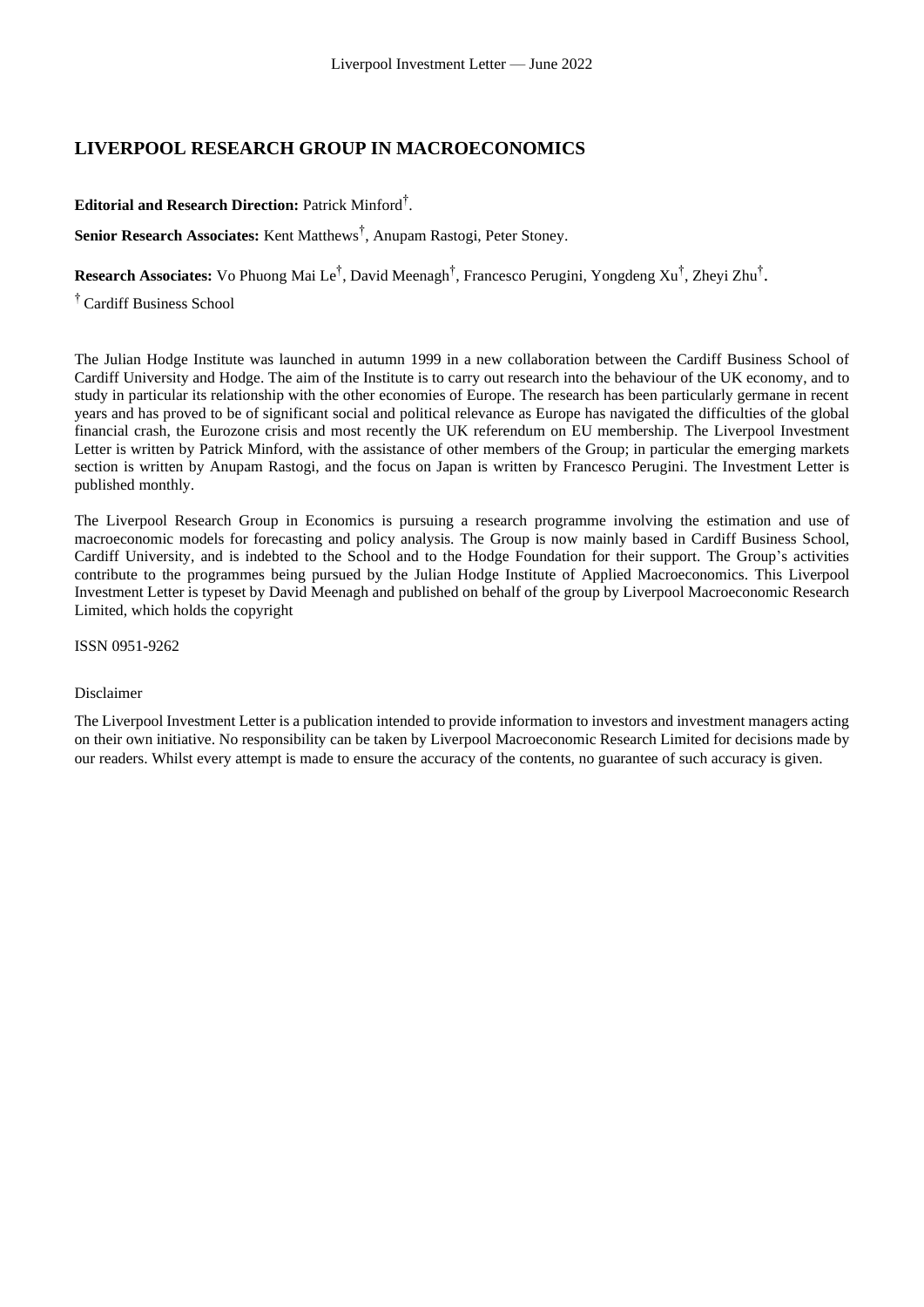## **LIVERPOOL INVESTMENT LETTER**

### **June 2022**

### **CONTENTS**

**Page**

| <b>Current Economic Prospects — Cancel Next Year's Planned</b>                                                                                                                                                                                                                                                                                                                                                                                    | 3      |
|---------------------------------------------------------------------------------------------------------------------------------------------------------------------------------------------------------------------------------------------------------------------------------------------------------------------------------------------------------------------------------------------------------------------------------------------------|--------|
| <b>Corporate Tax Rise</b><br>The bottlenecks from Covid — especially the zero-Covid lockdowns in China — and<br>also from the Ukraine war, are now inducing a slowdown across the world economy;<br>this is being compounded by rising interest rates. Nevertheless, savings made during<br>Covid and the strong jobs market are counteracting the squeeze. For the UK in 2023<br>we still expect growth of 2.2%, with inflation falling to 4.3%. |        |
| <b>Focus on Japan</b>                                                                                                                                                                                                                                                                                                                                                                                                                             | 5      |
| <b>Market Developments</b><br><b>Summary and Portfolio Recommendations</b>                                                                                                                                                                                                                                                                                                                                                                        | 6      |
| <b>Indicators and Market Analysis</b>                                                                                                                                                                                                                                                                                                                                                                                                             |        |
| <b>Foreign Exchange</b>                                                                                                                                                                                                                                                                                                                                                                                                                           | 8<br>9 |
| <b>Government Bond Markets</b><br><b>Major Equity Markets</b>                                                                                                                                                                                                                                                                                                                                                                                     | 10     |
| <b>Emerging Equity Markets</b>                                                                                                                                                                                                                                                                                                                                                                                                                    | 11     |
| <b>Commodity Markets</b>                                                                                                                                                                                                                                                                                                                                                                                                                          | 16     |
| <b>UK Forecast Detail</b>                                                                                                                                                                                                                                                                                                                                                                                                                         | 17     |
| World Forecast Detail                                                                                                                                                                                                                                                                                                                                                                                                                             | 19     |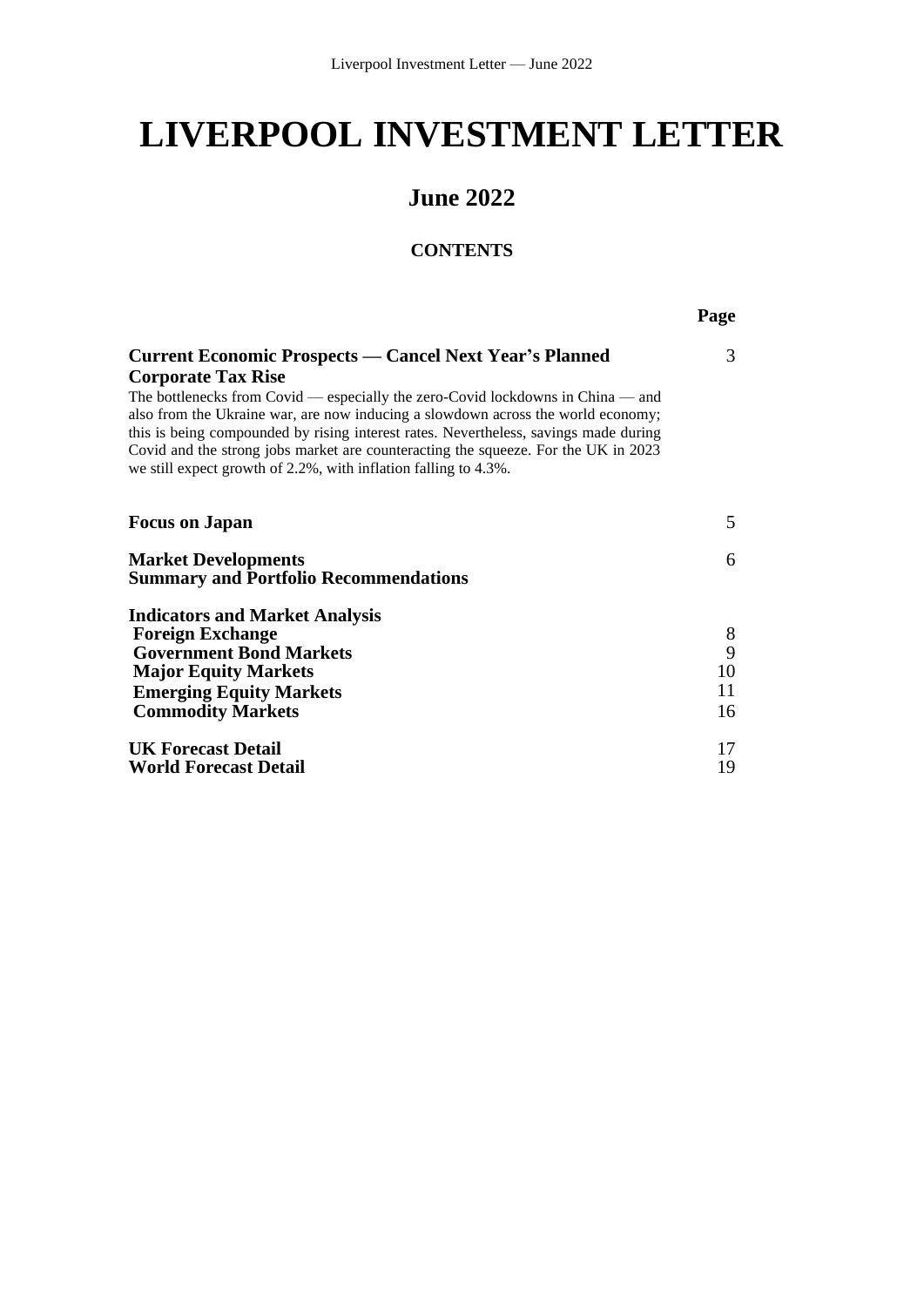### **SUPPLY INFLATION AND THE UK OUTLOOK**

he latest PMI for May has dropped to 51.8, both for The latest PMI for May has dropped to 51.8, both for<br>services and the composite. The manufacturing one is higher at 54.6. These readings are below the April figures, signalling some slowdown — not surprisingly. However, retail sales rose in April, so the consumer is still spending.

The UK should avoid recession. The latest help package to deal with the rising cost of living will also underpin that prospect. It was a good idea overall, but should not have been funded with yet more business taxes — admittedly windfall taxes have a limited effect on expected business profits because the circumstances they are levied in have a very low probability. But the Treasury treats business as a milch cow, having already announced a big rise in Corporation Tax, from 19% to 25%, to take place from April 2023.

This is a big mistake and wiser counsels should prevail, cancelling this plan. According to our models of the UK, this tax rise will hit innovation and investment and so growth quite badly: our estimate is that it will reduce growth by about 2.3% per annum, with worse effects in the North than in the South. This would effectively turn the UK into a zero growth zone.

#### **Table 1: Summary of Forecast**

| 2018    | 2019    | 2020    | 2021    | 2022    | 2023 2024      |           |
|---------|---------|---------|---------|---------|----------------|-----------|
| 1.3     | 1.4     | $-9.4$  | 7.5     | 5.6     | 2.2            | 2.8       |
| 2.4     | 1.7     | 1.0     | 2.5     | 7.0     | 4.3            | 3.2       |
| 3.0     | 3.5     | 1.6     | 5.8     | 6.7     | 4.6            | 4.3       |
| 4.1     | 3.8     | 4.5     | 4.5     | 4.1     | 3.6            | 2.8       |
| 78.6    | 78.3    | 78.2    | 81.5    | 77.3    | 76.7 76.3      |           |
| 0.4     | 0.8     | 0.2     | 0.1     | 1.5     | 2.4            | 2.9       |
| 1.0     | 0.6     | 0.1     | 0.4     | 19      | 3.5            | 3.0       |
| $-82.9$ | $-89.1$ | $-57.6$ | $-63.8$ | $-37.2$ | $-24.9 - 17.6$ |           |
| 39.3    | 49.1    | 317.2   | 169.5   | 55.0    |                | 31.9 23.5 |
|         |         |         |         |         |                |           |

<sup>1</sup>Expenditure estimate at factor cost

<sup>2</sup>Sterling effective exchange rate, Bank of England Index ( $2005 = 100$ )

If the government can do a u-turn on windfall taxes and cost of living help, it should certainly do one on corporation tax, as it dawns on it what damage this would cause to growth, the no.1 post-Brexit priority.

For now we are not factoring this damage into our forecasts. We project inflation falling sharply next year as supply bottlenecks unwind, and higher interest rates reduce inflation expectations. We are looking for growth of just over 2% and inflation just over 4% in 2023.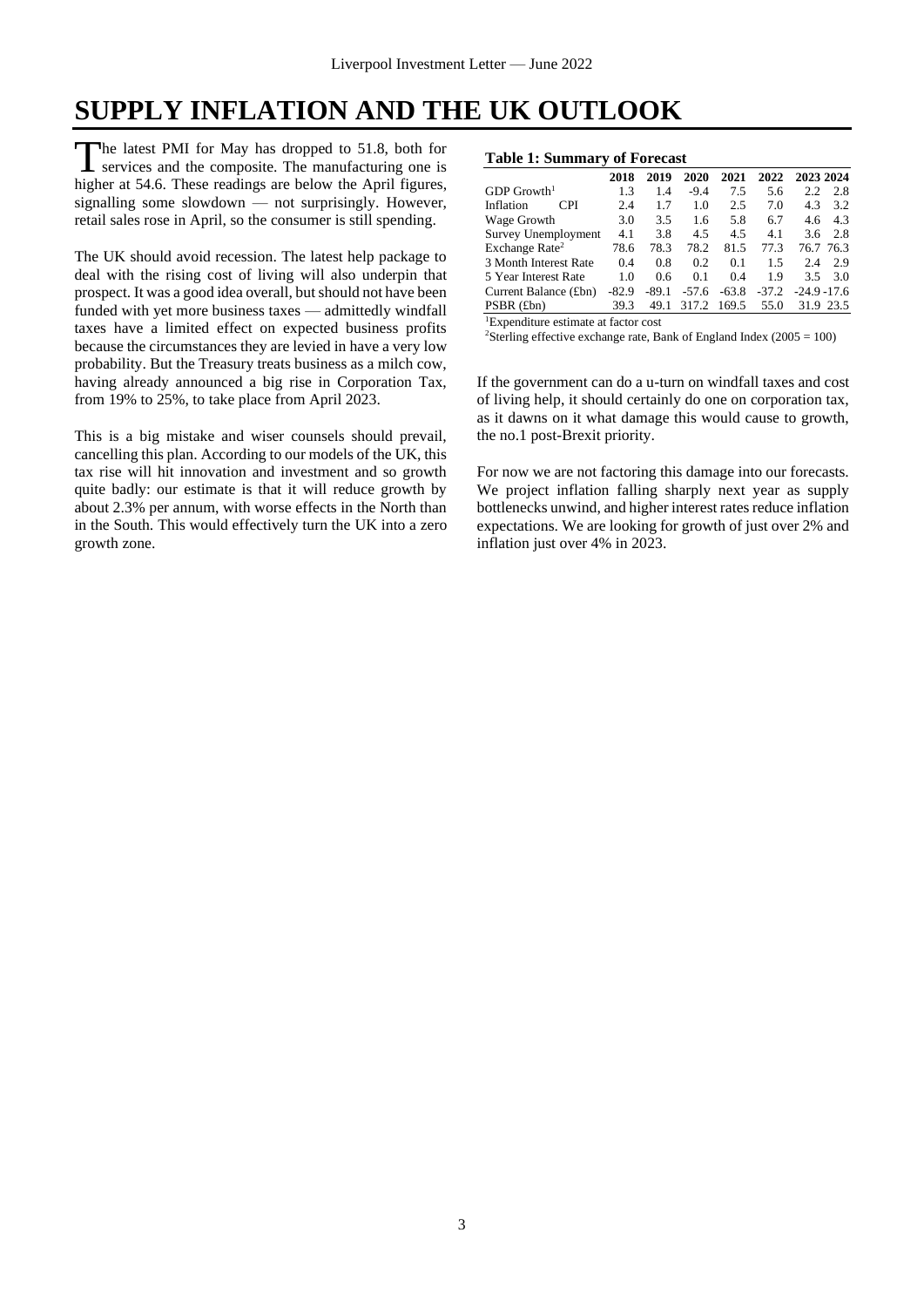

#### **U.S.: Growth in M1 (Yr - on - Yr)**



#### **U.S.: Growth in M2 (Yr - on - Yr)**



**UK: Notes and Coins in Circulation Growth**







**Eurozone M3 Growth**



**Japan: Growth of M2+CD's**

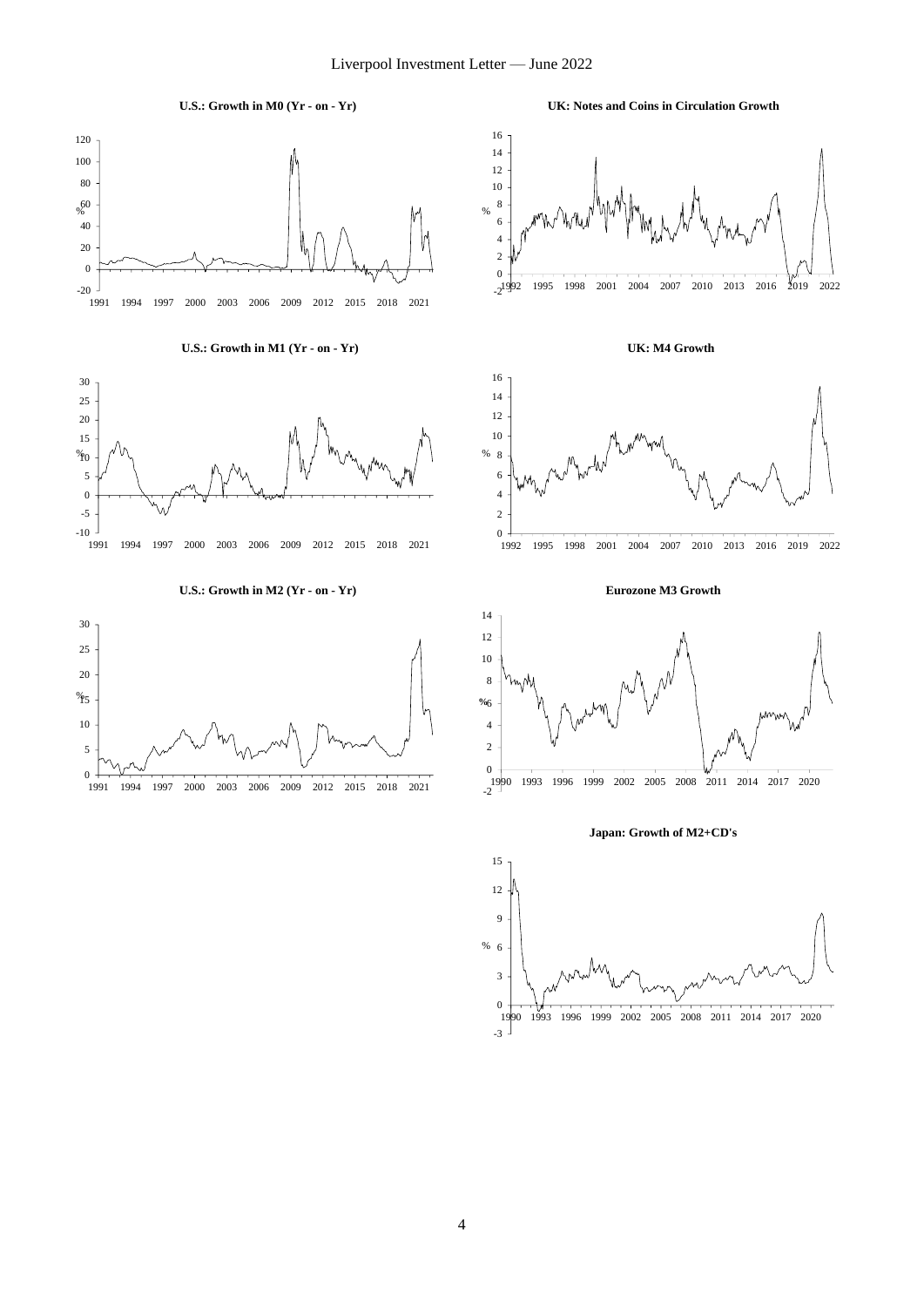### **FOCUS ON JAPAN**

Francesco Perugini

#### **Japanese economy is again in contraction**

apan's gross domestic product contracted by 1% in real  $\int$ apan's gross domestic product contracted by 1% in real<br>derms from January to March, Q1, compared to the previous quarter; but it was up by 0.2% year on year slightly better than the median forecast of a 0.3% decline in a survey of 36 economists by the Japan Center for Economic Research (JCER).

Japan has contracted in three of the last five quarters, q-o-q, and has yet to return to its pre-pandemic output level. During most of the first quarter of this year, Japan imposed economic restrictions on businesses, mostly asking restaurants and bars to close early to curb the spread of the coronavirus pandemic; but it never had a lockdown. The last such restrictions ended in March. Therefore, many people refrained from shopping or dining out, leading to flat private consumption. Many economists had feared a deeper slump in private consumption in the first quarter, but the omicron wave peaked in February, allowing consumption to rebound in March. Among household expenditures, a fall in spending on services as well as durable goods including cars was partly offset by higher electricity bills. Unseasonably cold weather may have prompted people to use more heating during the reporting quarter, the official said. "A big drop in consumption was mainly behind the contraction in January–March GDP, due largely to the outbreak of the Omicron variant", said Saisuke Sakai, senior economist at Mizuho Research and Technologies, a think tank based in Tokyo. Indeed, private consumption, which accounts for more than half of the country's GDP, was at the same level as it was in the previous quarter, compared with a 2.5% growth q-o-q in the previous quarter.

The household sector was also hit by rising food and energy prices stemming from Russia's invasion of Ukraine on February 24. "The positive reading in nominal GDP indicates people did spend more money, but that was due to higher prices, not due to bigger purchase volumes," said Toru Suehiro, a senior economist at Daiwa Securities. To cushion the blow from inflation, Prime Minister Fumio Kishida's government recently approved a ¥2.7 trillion (\$21 billion, about 0.4% of GDP) fiscal spending program, comprising gasoline subsidies and cash handouts to lowincome families.

Another drag on the economy was sluggish exports, which was mainly held back by weak auto demand in China exports rose 1.1% q-o-q, compared with a 0.9% increase in the previous quarter led by a recovery of car shipments to the US. Meanwhile, import growth outpacing that of exports also contributed to the overall GDP decline. Imports grew 3.4% q-o-q, following a 0.3% expansion in the previous quarter, with an increase in shipments of coronavirus vaccines and mobile phones as well as higher payments for research and development conducted by overseas companies contributing.

Looking at other demand components, capital expenditure, another key pillar of domestic demand, increased 0.5% q-oq, following 0.4% growth in the previous quarter, on solid investments in general machinery such as gas turbines as well as on research and development. Private residential investment fell 1.1% q-o-q for the third consecutive quarter of decrease as construction material prices remained high. Government spending increased 0.6% q-o-q on procurement of COVID-19 vaccines but overall public demand, which includes government consumption, public investment and change in public inventories, decreased 0.2% q-o-q.

Japan is not alone in suffering the effects of the Ukraine war and rising prices. The US economy shrank 0.4% on a quarterly basis in the first quarter; the Eurozone eked out 0.3% growth; and China's GDP growth slowed to 1.3%. The International Monetary Fund last month lowered its forecast for global economic growth this year to 3.6% from 4.4%.

Japan's economy is expected to grow 1.3% in the current April to June quarter, according to the JCER survey, following the lifting of COVID restrictions on March 21. But the outlook for the rest of the year is uncertain due to global inflation, the war and lockdowns in China. "It is difficult to expect strong export growth for the rest of the year, as China prioritizes containing COVID outbreaks before the Communist Party national congress in the autumn", said Yuichi Kodama, chief economist for Meiji Yasuda Research Institute. But Kodama added that solid US growth is expected to underpin external demand. Meanwhile, pent-up demand is likely to lead to a rebound in domestic consumption [to pre-COVID levels] during the second quarter, but will later be offset by inflation, he added. Less optimistic is Yoshiki Shinke, Chief Economist at Dai-ichi Life. "It's hard to be optimistic about the outlook of Japan's economy now. What this means is that from the perspective of the economy, the Bank of Japan (BOJ) is not at a point where it can start to normalize policy," he said.

Indeed, Governor Haruhiko Kuroda has repeatedly argued that the central bank must keep its interest rate settings unchanged to support the fragile recovery. That stance has left Japan as an outlier on policy as the Federal Reserve and other monetary authorities race to raise their borrowing costs to tackle inflation. The resulting divergence has contributed to the sharp slide in the yen that is exacerbating pressure on the economy by amplifying the impact of soaring energy and commodity import prices. Cost pressures for companies rose at a double-digit pace for the first time since 1980 in April, intensifying pressure on firms to pass on higher costs to consumers.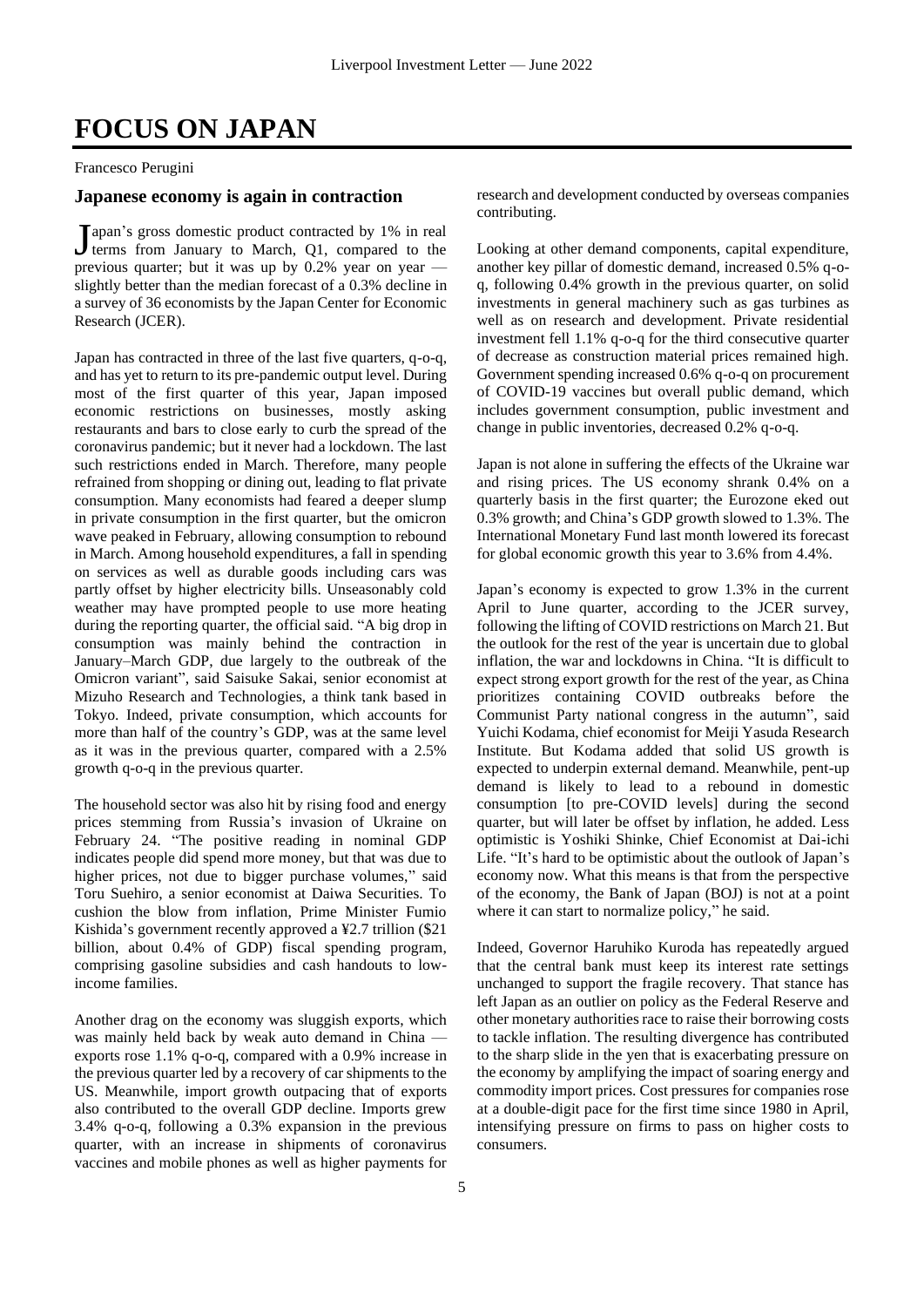### **MARKET DEVELOPMENTS**

ising interest rates are hitting equity prices, particularly R ising interest rates are hitting equity prices, particularly<br>in the tech sector where uncertainty surrounds future growth. Bond prices are steadily falling as long term interest rates rise. We expect supply bottlenecks to unwind and

growth to hold up in 2023, with the world avoiding recession. This should stabilise equities. Interest rates should peak in the 2–3% range, finally moving clearly away from the zero bound.

#### **Table 1: Market Developments**

|                                  |         | <b>Market</b><br><b>Levels</b> | <b>Prediction for</b><br>May/Jun 2023 |             |  |
|----------------------------------|---------|--------------------------------|---------------------------------------|-------------|--|
|                                  | May 04  | <b>Jun 09</b>                  | <b>Previous Current</b>               |             |  |
|                                  |         |                                | Letter                                | <b>View</b> |  |
| <b>Share Indices</b>             |         |                                |                                       |             |  |
| <b>UK (FT 100)</b>               | 7545    | 7476                           | 12486                                 | 12373       |  |
| US (S&P 500)                     | 4217    | 4097                           | 5962                                  | 5793        |  |
| Germany (DAX 30)                 | 14098   | 14199                          | 25137                                 | 25316       |  |
| Japan (Tokyo New)                | 1900    | 1969                           | 2555                                  | 2648        |  |
| <b>Bond Yields (government</b>   |         |                                |                                       |             |  |
| UK                               | 1.95    | 2.31                           | 3.50                                  | 3.50        |  |
| US                               | 2.96    | 3.03                           | 2.80                                  | 2.80        |  |
| Germany                          | 0.99    | 1.40                           | 0.80                                  | 0.80        |  |
| Japan                            | 0.23    | 0.52                           | 0.20                                  | 0.20        |  |
| UK Index Linked                  | $-1.68$ | $-1.10$                        | 1.00                                  | 1.00        |  |
| <b>Exchange Rates</b>            |         |                                |                                       |             |  |
| UK $(\$$ per £)                  | 1.26    | 1.25                           | 1.36                                  | 1.36        |  |
| UK (trade weighted)              | 80.18   | 80.08                          | 78.7                                  | 78.7        |  |
| US (trade weighted)              | 106.58  | 105.06                         | 100.5                                 | 100.5       |  |
| Euro per \$                      | 0.95    | 0.94                           | 0.88                                  | 0.88        |  |
| Euro per $f$                     | 1.19    | 1.18                           | 1.20                                  | 1.20        |  |
| Japan (Yen per \$)               | 129.56  | 134.29                         | 110.5                                 | 110.5       |  |
| <b>Short Term Interest Rates</b> |         |                                |                                       |             |  |
| UK                               | 0.63    | 0.63                           | 2.20                                  | 2.20        |  |
| US                               | 1.30    | 1.74                           | 2.40                                  | 2.40        |  |
| Euro                             | $-0.59$ | $-0.37$                        | 0.20                                  | 0.20        |  |
| Japan                            | $-0.05$ | $-0.05$                        | 0.10                                  | 0.10        |  |

### **Table 2: Prospective Yields <sup>1</sup>**

| Equities: Contribution to $\pounds$ yield of: |                          |                |                                     |                          |                          |              |  |  |  |  |
|-----------------------------------------------|--------------------------|----------------|-------------------------------------|--------------------------|--------------------------|--------------|--|--|--|--|
|                                               | <b>Dividend</b><br>Yield | Real<br>Growth | <b>Inflation</b>                    | <b>Dividend</b><br>Yield | <b>Changing Currency</b> | <b>Total</b> |  |  |  |  |
| UK                                            | 3.60                     | 2.2            | 4.3                                 | 59.00                    |                          | 69.10        |  |  |  |  |
| US.                                           | 1.99                     | 2.3            | 3.2                                 | 35.90                    | $-8.44$                  | 34.95        |  |  |  |  |
| Germany                                       | 3.30                     | 2.5            | 2.8                                 | 73.00                    | $-1.64$                  | 79.96        |  |  |  |  |
| Japan                                         | 1.90                     | 1.8            | 0.7                                 | 32.00                    | 10.76                    | 47.16        |  |  |  |  |
| UK indexed <sup>2</sup>                       | $-1.10$                  |                | 4.3                                 | 16.00                    |                          | 19.21        |  |  |  |  |
| Hong Kong <sup>3</sup>                        | 2.60                     | 4.0            | 3.2                                 | $-7.00$                  | $-8.44$                  | $-5.64$      |  |  |  |  |
| Malaysia                                      | 3.30                     | 5.4            | 3.2                                 | 73.00                    | $-8.44$                  | 76.46        |  |  |  |  |
| Singapore                                     | 3.50                     | 3.0            | 3.2                                 | 37.00                    | $-8.44$                  | 38.26        |  |  |  |  |
| India                                         | 1.40                     | 6.4            | 3.2                                 | 31.00                    | $-8.44$                  | 33.56        |  |  |  |  |
| Korea                                         | 1.10                     | 2.3            | 3.2                                 | $-3.00$                  | $-8.44$                  | $-4.84$      |  |  |  |  |
| Indonesia                                     | 2.20                     | 5.3            | 3.2                                 | 49.00                    | $-8.44$                  | 51.26        |  |  |  |  |
| Taiwan                                        | 2.80                     | 3.0            | 3.2                                 | 42.00                    | $-8.44$                  | 42.56        |  |  |  |  |
| Thailand                                      | 3.20                     | 4.0            | 3.2                                 | 53.00                    | $-8.44$                  | 55.96        |  |  |  |  |
| Bonds: Contribution to £ yield of: $-$        |                          |                |                                     |                          |                          |              |  |  |  |  |
|                                               | Redemption<br>Yield      |                | Changing<br><b>Nominal</b><br>Rates | <b>Currency</b>          |                          | Total        |  |  |  |  |
| UK                                            | 2.31                     |                | $-11.88$                            |                          |                          | $-9.57$      |  |  |  |  |
| US                                            | 3.03                     |                | 2.29                                | $-8.44$                  |                          | $-3.13$      |  |  |  |  |
| Germany                                       | 1.40                     |                | 5.95                                | $-1.64$                  |                          | 5.70         |  |  |  |  |
| Japan                                         | 0.25                     |                | 0.51                                | 10.76                    |                          | 11.52        |  |  |  |  |
| Deposits: Contribution to £ yield of:         |                          |                |                                     |                          |                          |              |  |  |  |  |
|                                               | <b>Deposit</b><br>Yield  |                | <b>Currency</b>                     | <b>Total</b>             |                          |              |  |  |  |  |
| UK                                            | 0.63                     |                |                                     | 0.63                     |                          |              |  |  |  |  |
| <b>US</b>                                     | 1.74                     |                | $-8.44$                             | $-6.70$                  |                          |              |  |  |  |  |
| Euro                                          | $-0.37$                  |                | $-1.64$                             | $-2.01$                  |                          |              |  |  |  |  |
| Japan                                         | $-0.05$                  |                | 10.76                               | 10.71                    |                          |              |  |  |  |  |

<sup>1</sup> Yields in terms of  $\epsilon$ s or \$s can be computed by adjusting the £-based

yields for the expected currency change.

2 UK index linked bonds All Stocks

<sup>3</sup> Output based on China.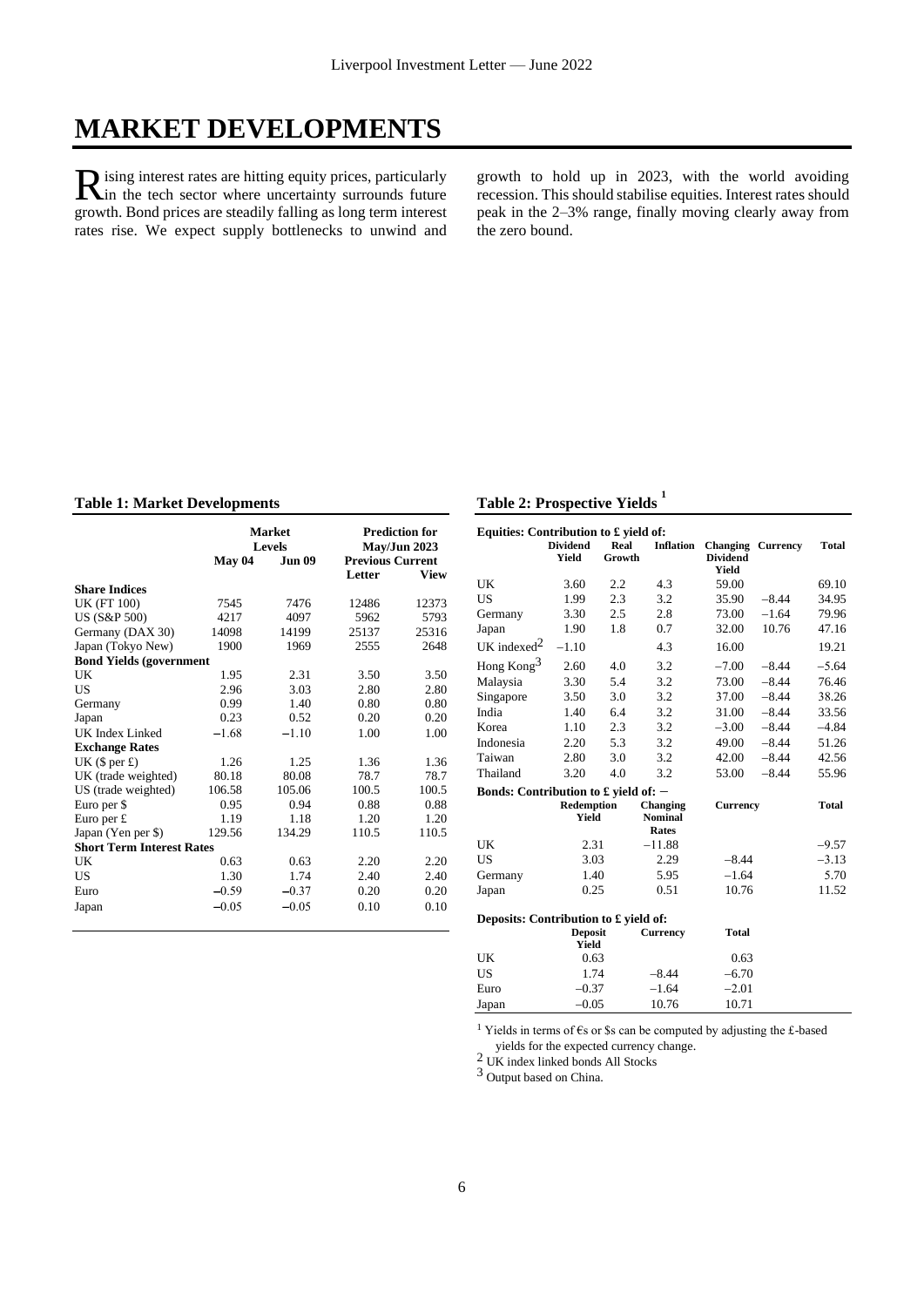|                          | <b>Sterling Based</b><br><b>Investor</b> |                | <b>Dollar Based Investor</b> |                | <b>Euro Based Investor</b> |                |
|--------------------------|------------------------------------------|----------------|------------------------------|----------------|----------------------------|----------------|
|                          | <b>May</b>                               | <b>Current</b> | <b>May</b>                   | <b>Current</b> | <b>May</b>                 | <b>Current</b> |
|                          | Letter                                   | <b>View</b>    | Letter                       | <b>View</b>    | Letter                     | <b>View</b>    |
| UK Deposits (Cash)       | 5                                        | 5              | 5                            | 5              |                            |                |
| <b>US</b> Deposits       |                                          |                |                              |                |                            |                |
| Euro Deposits            |                                          |                |                              |                |                            |                |
| Japanese Deposits        |                                          |                |                              |                |                            |                |
| UK Bonds                 |                                          |                |                              |                |                            |                |
| <b>US Bonds</b>          |                                          |                |                              |                |                            |                |
| German Bonds             |                                          |                |                              |                |                            |                |
| Japanese Bonds           |                                          |                |                              |                |                            |                |
| <b>UK Shares</b>         | 19                                       | 19             | 14                           | 14             | 17                         | 17             |
| <b>US Shares</b>         | 14                                       | 14             | 19                           | 19             | 16                         | 16             |
| German Shares            | 14                                       | 14             | 14                           | 14             | 21                         | 21             |
| Japanese Shares          | 9                                        | 9              | 9                            | 9              | 11                         | 11             |
| Hong Kong/Chinese Shares | 4                                        | 4              | 4                            | 4              | 4                          | 4              |
| Singaporean Shares       | 4                                        | 4              | 4                            | 4              | 4                          | 4              |
| <b>Indian Shares</b>     |                                          | 4              | 4                            | 4              |                            | 4              |
| Thai Shares              | 3                                        | 3              | 3                            | 3              | 3                          | 3              |
| South Korean Shares      |                                          | 4              | 4                            | 4              |                            | 4              |
| <b>Taiwanese Shares</b>  |                                          | 4              | 4                            | 4              | 3                          | 3              |
| <b>Brazilian Shares</b>  |                                          | 4              | 4                            | 4              | 3                          | 3              |
| <b>Chilean Shares</b>    |                                          | 4              | 4                            | 4              | 3                          | 3              |
| <b>Mexican Shares</b>    |                                          | 4              | 4                            | 4              | 3                          | 3              |
| Peruvian shares          |                                          | 4              | 4                            | 4              | 3                          | 3              |
| Other:                   |                                          |                |                              |                |                            |                |
| Index-linked bonds (UK)  |                                          |                |                              |                |                            |                |

### **Table 3: Portfolio(%)**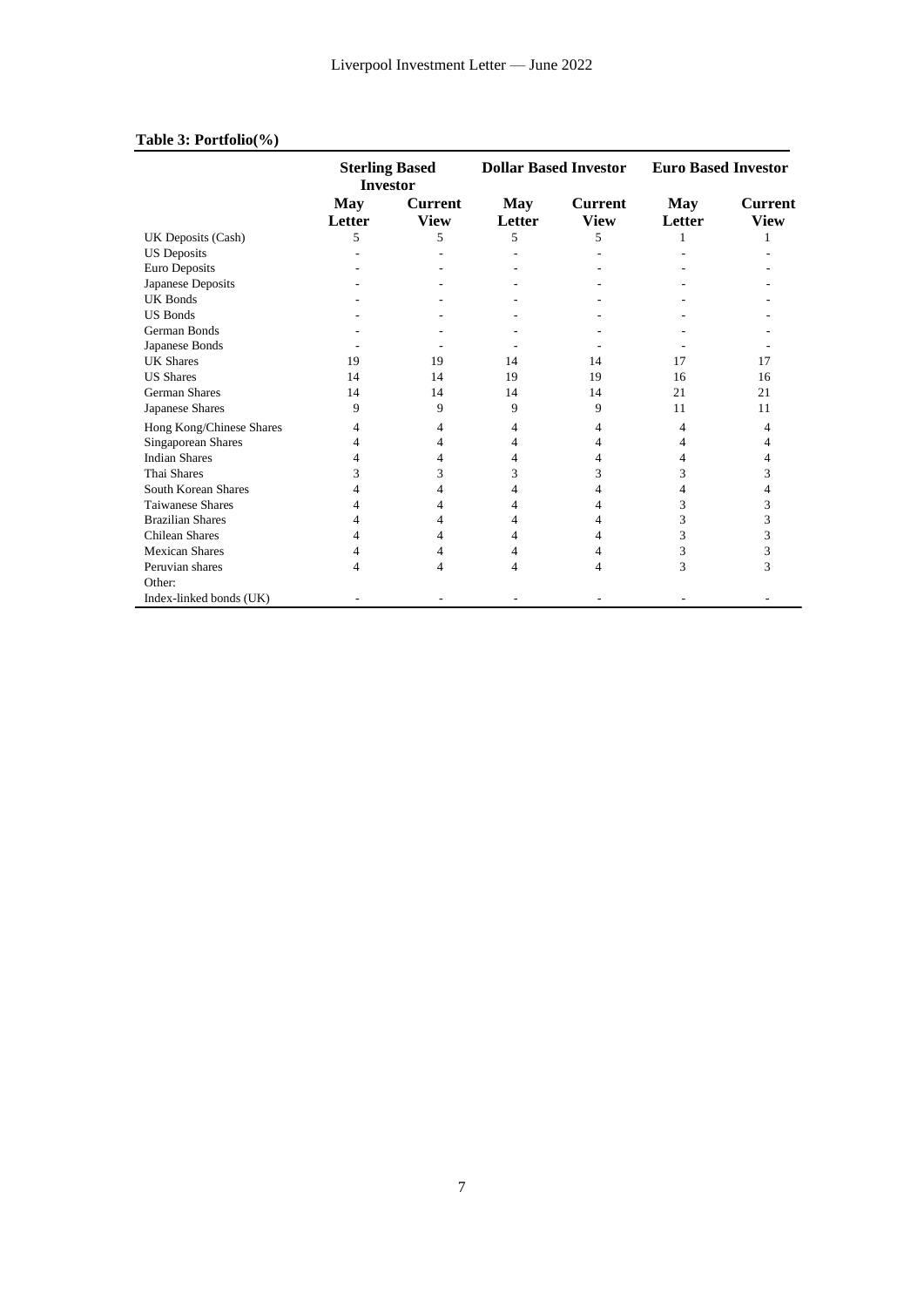### **INDICATORS AND MARKET ANALYSIS FOREIGN EXCHANGE MARKETS**



**UK: Dollars Per Pound Sterling**



**UK: Trade-Weighted Index (Bank of England 1990 = 100)**

1990 1993 1996 1999 2002 2005 2008 2011 2014 2017 2020

**Euro per US dollar**



**Japan : Yen Per U.S. Dollar**

60 70 80 90  $s_{100}$  .  $/110 -$ ¥120 -l 130 140 150 160

1990 1993 1996 1999 2002 2005 2008 2011 2014 2017 2020

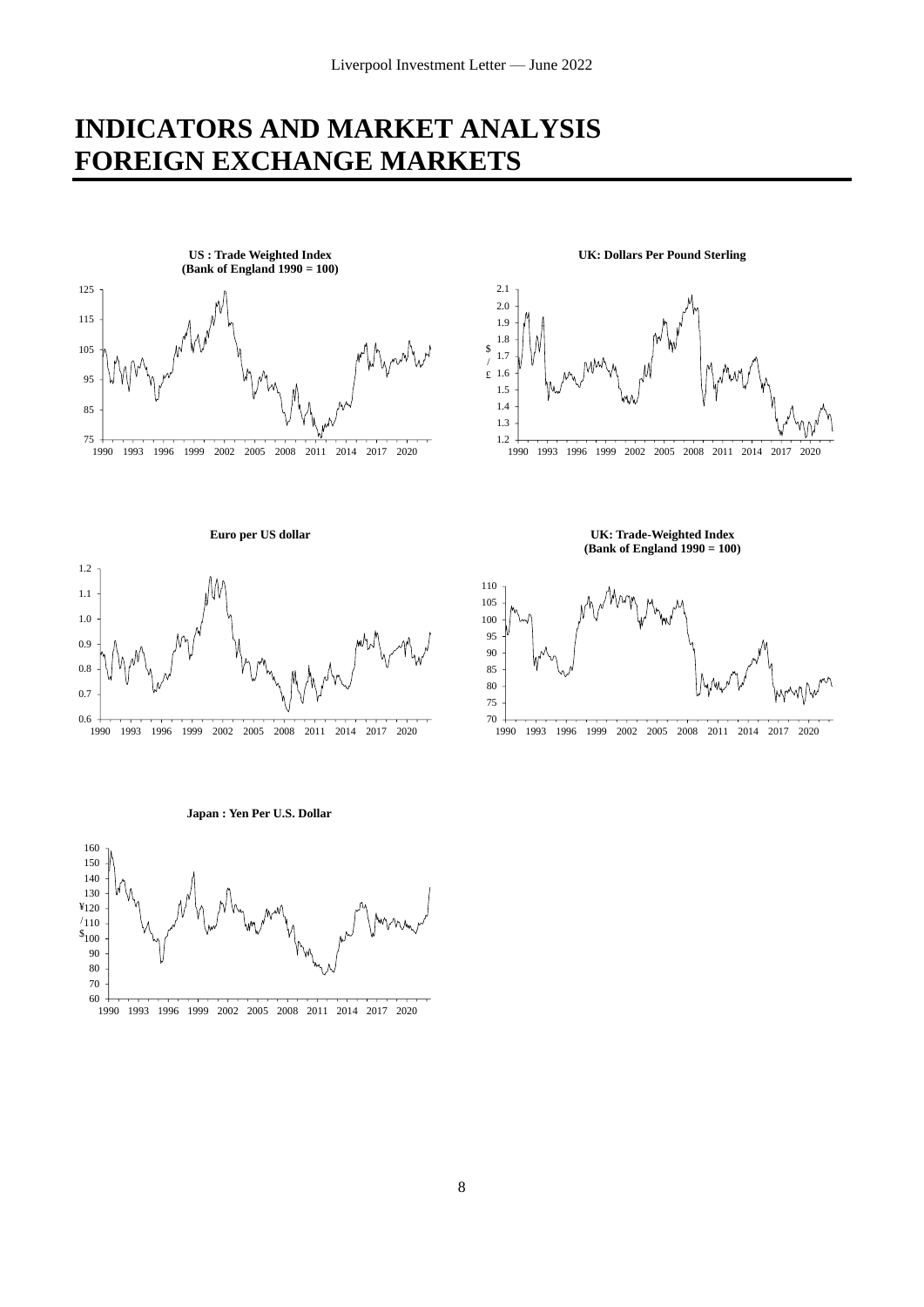### **GOVERNMENT BOND MARKETS**

**U.S.: Yield on Long-Term Government Bonds**



#### **U.K.: Yield on Long-Term Government Bonds**



**Germany: Yield on Public Authority Bonds**



**Japan: Yield on Long-Term Government Bonds**



**U.S. : 3-Month Treasury Bill**



**U.K. : 3-Month Certificate LIBOR Rate**



**Germany : 3-Month Interbank Deposit Rate**



**Japan : 3-Month Money Market Rate**

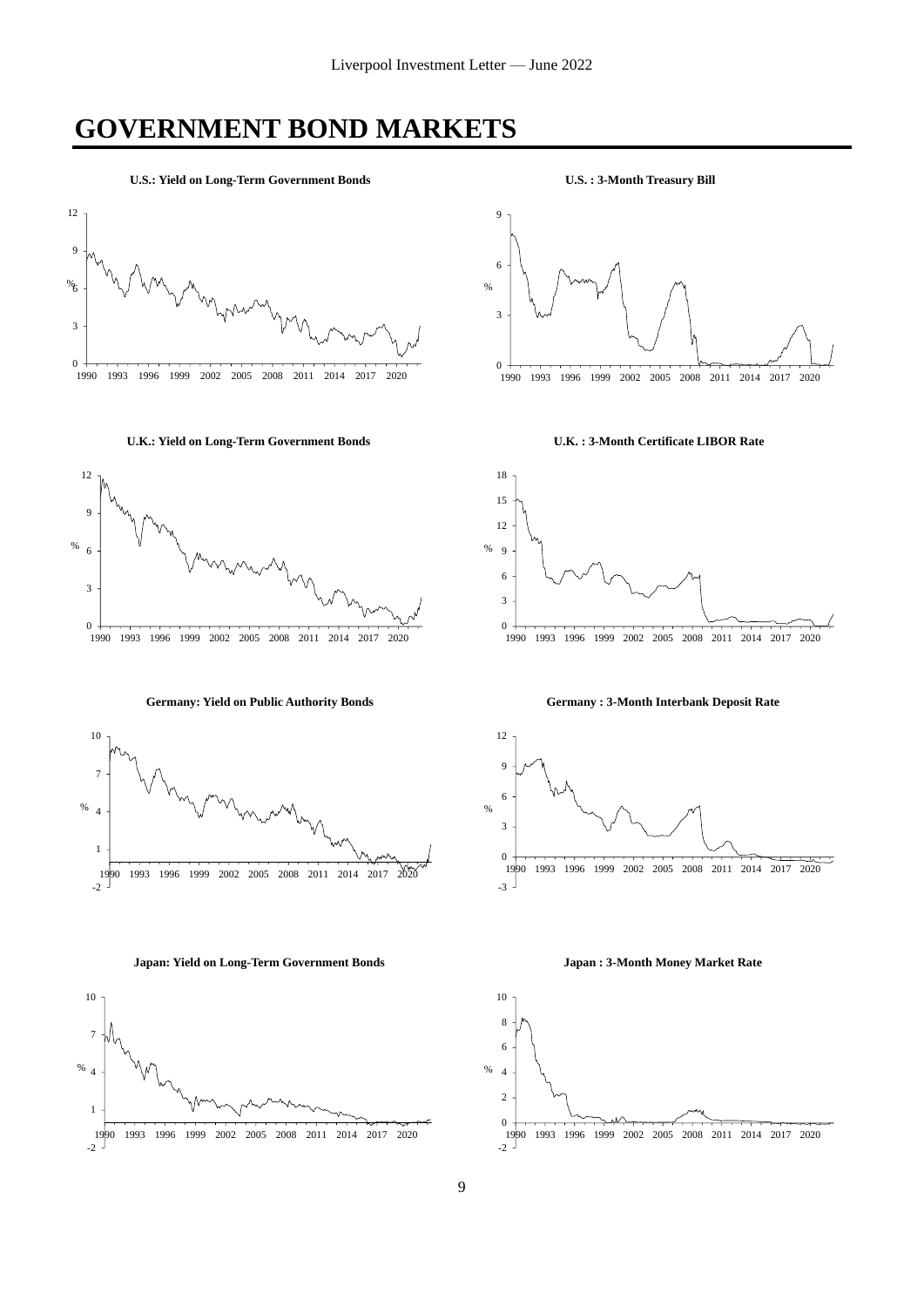### **MAJOR EQUITY MARKETS**

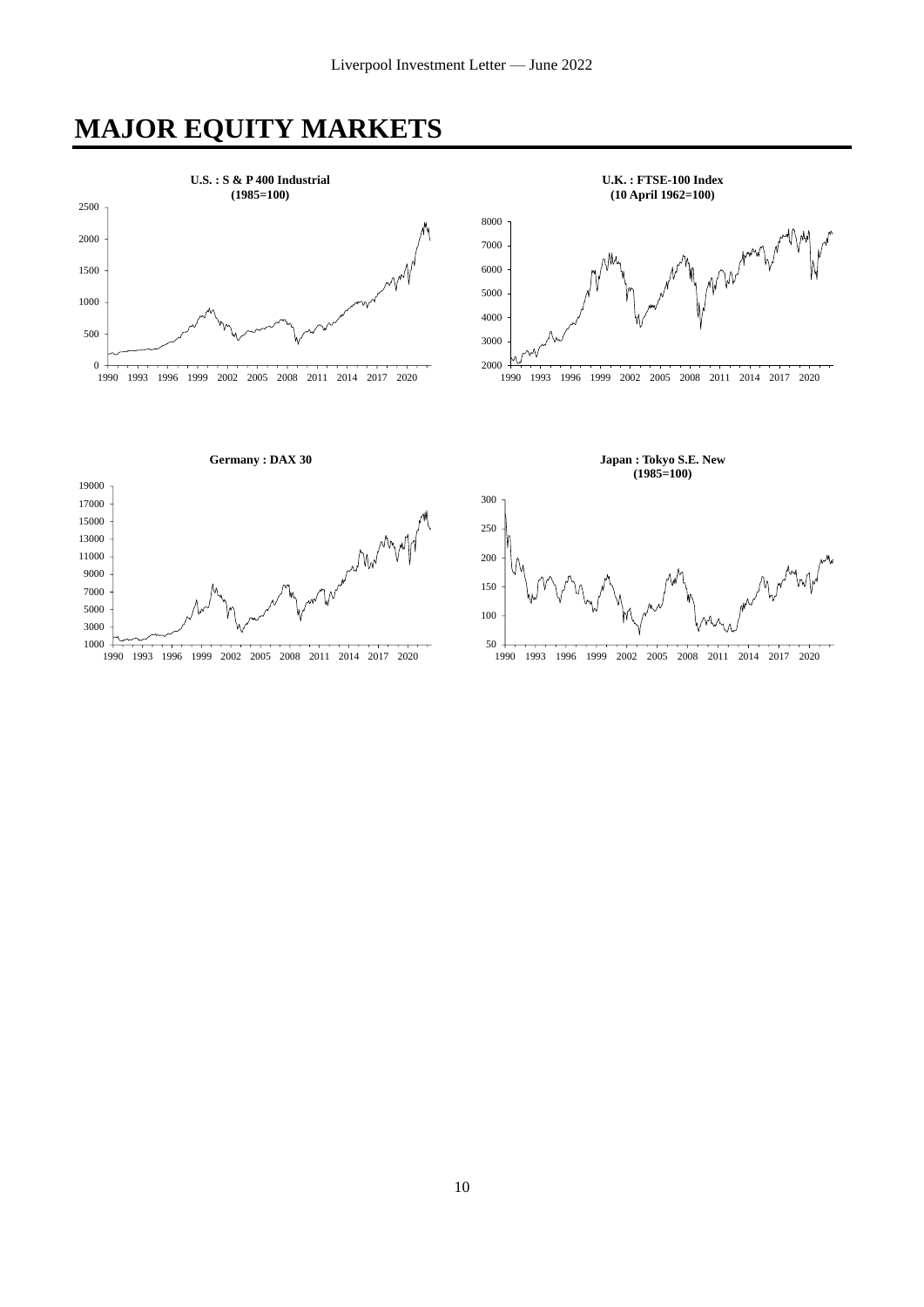### **EMERGING MARKETS**

Anupam Rastogi

### **India**

n the roads of cities and airports in India, one can hardly see any remnant of the COVID 19. In the last fiscal year itself, GDP recovered from the contraction of FY20–21. The economy is growing at a rapid pace. The buoyant indirect tax collections of the last four months is supporting robust economic growth. This year's monsoon is expected to be 103 percent of normal and will provide a healthy domestic demand in the coming year. Some of it is showing up in elevated consumer inflation, and the central bank has moved from an accommodative monetary policy to a tightening monetary stance. Eight years under the leadership of a rightwing government, having faced the pandemic squarely, the country has met economic challenges of inflation, economic growth, and fiscal deficit in a deft manner. In the first postpandemic in-person meeting at Davos, World Economic Forum 2022, which mainly concentrates on future world economic growth, the world is bullish on the Indian economy. At Davos, a contingent of 100 Indians presented India as a stable, dynamic, and growing emerging market. It was in contrast to the troubles in Europe and the US due to the ongoing Ukraine war. O

India emerged as the fastest-growing major economy in 2021–22 — the country's GDP grew 8.7%. It is marginally lower than our forecast of 8.9% despite headwinds like the war and high commodity prices leading to inflation in food and fuel. An unfavourable global backdrop, with monetary tightening, geopolitical tensions, a slowing China, and elevated commodity prices is likely to weigh on domestic growth via the trade channel and through flows. We expect GDP growth in the current fiscal year at 6.5% and continue to grow at this rate for the next two fiscal years.

The increase in commodity prices, especially crude oil prices, has fed into India's headline inflation. Consumer prices hit 7% in March, up from 6.1% in February, driven by the costs of food, fuel, and household items. As the crude oil prices are expected to remain high, we forecast consumer inflation to be 5.5% in FY23.

The Indian government's apparent desire is to put a lid on inflation, even hurting industries. The Reserve Bank of India, which had long been focusing on growth over its inflation mandate, has changed course and hiked its repo rate in an unscheduled May meeting, with more hikes to follow to control price pressures. In an off-cycle meeting held on May 2nd and 4th, the RBI's Monetary Policy Committee (MPC) hiked the policy repo rate by 40 bps to 4.4%. The Reserve Bank of India increased the base rate and CRR, sucking around Rs one billion of currency from the market. The upcoming MPC meeting is scheduled for the first week of June. A 40–50 bps rise in the repo rate is expected. We



expect another 75–100bps hike in this fiscal year with a terminal rate of 6.5% on the repo rate in the current cycle.

Exports grew at this year's fastest pace, rising 30.7% in April from a year ago to \$40.2 billion, although in value terms, that was lower than the \$42.2 billion seen a month prior. Imports also rose 31% to \$60.3 billion as high commodities prices pushed up the bill. That widened the trade deficit to \$20.1 billion from \$18.5 billion in March. We expect the current account deficit to \$95–100 billion in FY23, 2.7% of gross domestic product (GDP), from \$43 billion, 1.3% of GDP, in FY22

Further widening of the trade deficit and current account deficit is possible. It could weaken the rupee. In May, the Indian rupee plunged to 77.63 against the dollar amid a broader decline in Asian currencies. However, a healthy forex reserve would contain further depreciation.

In May, foreign portfolio investors (FPIs) continued their selling spree, pulling out nearly Rs 440 billion (\$5.7 billion) from domestic markets. It is the worst sell-off the markets had seen since March 2020, when foreign investors dumped shares worth Rs 586.32 billion (\$7.9 billion) due to the scare triggered by Covid-19. In recent months, the FPI selling in the Indian market is higher than emerging market (EM) peers such as Indonesia. It is due to India's sharp outperformance since March 2020 and better prospects and valuations in other EMs. However, given India's long-term prospects, FPI outflows could reverse after the global headwinds switch.

|                         | $20 - 21$ | $21 - 22$ | $22 - 23$ | 23-24   | 24-25   |
|-------------------------|-----------|-----------|-----------|---------|---------|
| GDP $(\%p.a.)$          | -6.6      | 8.7       | 6.5       | 6.5     | 6.5     |
| WPI $(\%p.a.)$          | 5.5       | 6.0       | 5.5       | 5.3     | 5.0     |
| Current A/c(US\$ bill.) | 35.0      | $-42.0$   | $-95.0$   | $-90.0$ | $-80.0$ |
| $Rs./\$ (nom.)          | 75.0      | 74.5      | 77.0      | 79.0    | 80.0    |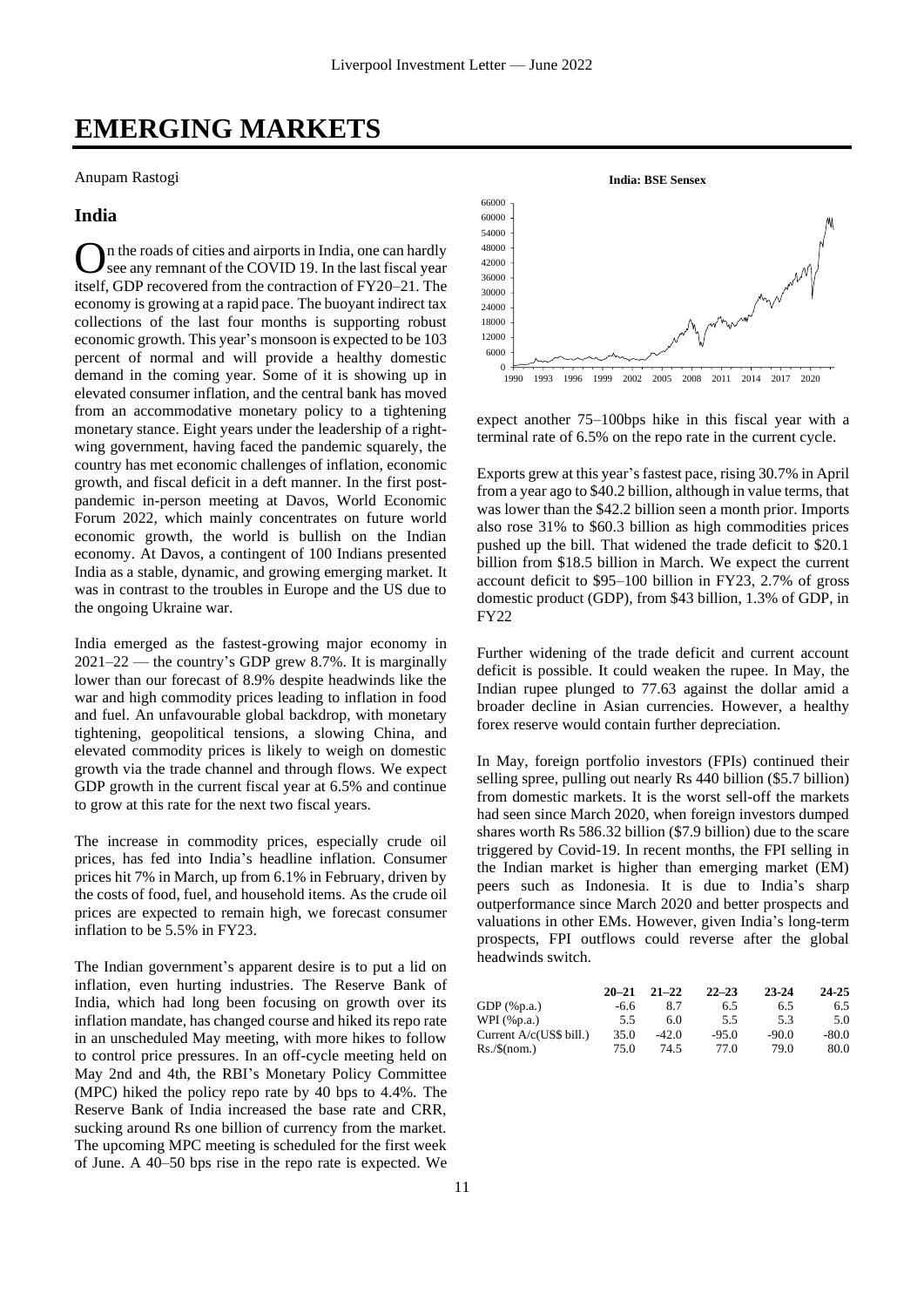### **China**

China has made many mistakes for which it is going to pay. Its one-child policy has boomeranged, and building gigantic infrastructure has dead weight on its economy. Both these policies affected China alone. But its Covid Zero strategy will affect the world economy for 3–4 years in terms of elevated consumer prices due to supply chain disruptions. It will continue until the world develops alternative sources to get enough semiconductors, assembled world-class products, and consumer items. The world's misery may get shortened if President Xi does not get reappointed in the 20th Party Congress in November. In Chinese Communist Party politics, the leader can never be wrong on anything, so Mr.  $Xi$  can't be seen to be changing his zero-Covid policy — at least not until the Party Congress is held.

China is doubling down on mass testing. Tens of thousands of lab testing booths are being set up in the country's biggest cities to have residents just a 15-minute walk away from a swabbing point and allow officials to order tests as often as every 48 hours. The country is in the process of establishing "permanent" Covid hospitals. The implication is that China will remain closed to the outside world for travel, and the Chinese will face strict quarantine when they return from an overseas trip.

In the duopolistic Chinese politics, it was not surprising that there was discord at the top related to the Covid Zero strategy because there were bouts of open dissent against the government in places like Shanghai, which has reopened after being locked down for several weeks. China's Premier Li Keqiang, second in command to President Xi Jinping, has been unusually frank. An economist by training, Li understands better than most the monetary consequences of the draconian efforts to deal with the pandemic. The rest of the world's reaction, which will affect the world economy and world trade, is best captured by the Secretary of State of the US, Blinken, who laid out the Biden administration's approach toward China. "We cannot rely on Beijing to change its trajectory. So we will shape the strategic environment around Beijing to advance our vision for an open, inclusive international system."

China's commitment to Covid zero will fail to achieve the economic growth target in 2022. We maintain our forecast of four percent for 2022 and 2023. It is far more optimistic than many, but we are confident that fiscal push and relaxed monetary policy would be able to maintain economic growth. A monthly measure of new home prices in China fell in more than six years for the first time. The housing sector has long served as an economic growth engine.

China has announced that it is rolling back restrictions on movement and trying to stimulate the economy. The May manufacturing Purchasing Managers' Index improved to 49.6 though remained below the 50 levels, expanding from contracting conditions.



The People's Bank of China and China's banking regulator urged lenders to "go all out to stabilize the economy's fundamentals."

Shanghai unveiled a 50-step economic support package that includes tax rebates and allows all manufacturers to resume operations in June. The city will speed up approval of property projects, supply more building land, and subsidize EV buyers to boost car sales. Li Keqiang instructs more than 100,000 officials from across China to use whatever resources they have to stabilize the economy as the zero-Covid policy remains in effect.

The People's Bank of China (PBOC) is all out to boost the economy. The PBOC has allowed commercial banks to reduce their mortgage rates by up to 20 basis points from the current floors while keeping the minimum mortgage rates for second-home buyers unchanged. The PBOC has cut reserve requirements further.

China's consumer price index in April was up 2.1% from a year earlier. The producer price index, a gauge of factorygate inflation, was up 8% in April from a year earlier, down from March's 8.3%. China still imports significant volumes of crude oil and coal, whose prices have been pushed higher by geopolitical turbulence in Europe. In this scenario, we maintain our two percent consumer inflation forecast in 2022 and 2023.

Exports in dollar terms grew 3.9% in April from a year earlier, dropping sharply from the 14.7% growth reported in March. It was the slowest pace since June 2020.

Imports were broadly stable year-on-year, improving slightly from a 0.1% fall in March. The contraction of imports signals a reduction in trade surplus in the coming months. China posted a trade surplus of \$51.1 billion in April compared to a \$47.4 billion surplus in March.

The yuan hit its lowest levels since September 2020 in the onshore market that Beijing controls. The yuan has lost about 7% of its value against the US dollar in the past three months. In April alone, it posted its biggest monthly drop on record. In the same month, China's foreign exchange reserves fell by the most since late 2016. The loose monetary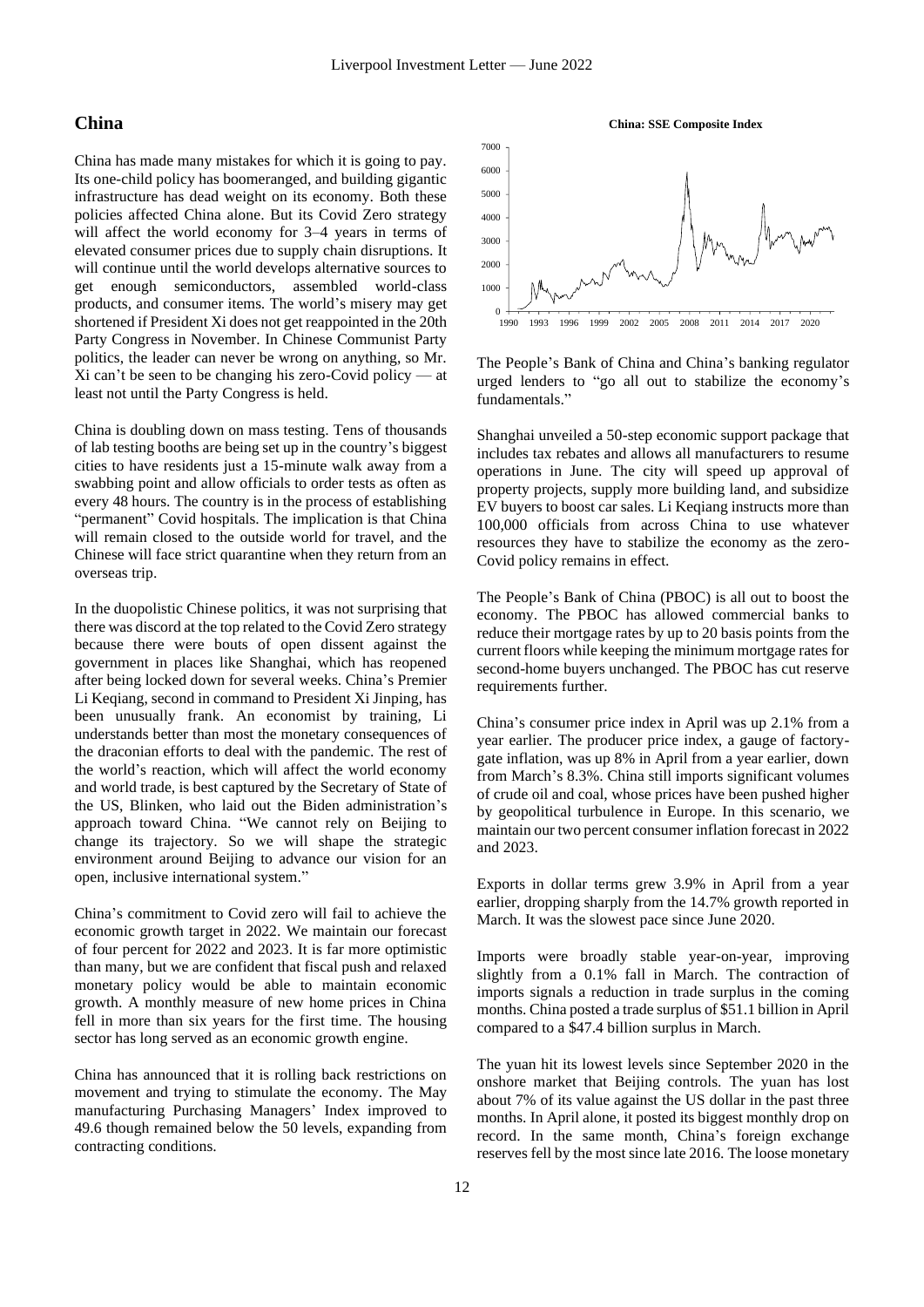policy and depletion of forex reserves would push the yuan lower, but we do not expect the yuan to depreciate rapidly. We expect it to average 6.7 to the US dollar in 2022.

Foreign investors' outflows can weigh on the yuan, but China's trade surplus is sufficient to offset the outflows, and the longer-term movement into Chinese markets would continue.

|                            | 20   | 21   | 22   | 23   | 24   |
|----------------------------|------|------|------|------|------|
| GDP $(\%p.a.)$             | 2.2  | 8.1  | 4.0  | 4.0  | 4.5  |
| Inflation $(\%p.a.)$       | 2.5  | 1.8  | 2.0  | 2.0  | 1.5  |
| Trade Balance (US\$ bill.) | 60.0 | 80.0 | 60.0 | 52.0 | 45.0 |
| $Rmb/\$(nom.)$             | 6.7  | 64   | 6.7  | 6.7  | 6.6  |

#### **South Korea**

South Korea is getting impacted far more than other exporting nations due to supply chain interruptions and lockdown in China. We maintain our GDP forecast to 2.4% in 2022 and 2023 as well. The new government has proposed a supplementary budget to help small businesses recover from financial losses caused by the Covid-19 pandemic. Money will be used as cash handouts and financial support for merchants and small companies hit by pandemic-related curbs on business activities.

The Statistics Korea data showed the consumer price index (CPI) rose 4.8% in April from a year before, speeding up from a 4.1% rise in the previous month. Due to global supply bottlenecks and stimulus policies, surging prices of commodities have contributed to rapid price increases. We expect consumer inflation to be four percent on average in the current year and 2.5% next year.

South Korea's central bank raised its benchmark interest rate and signalled it would tighten policy further as it keeps up its fight against high inflation. The bank raised its benchmark seven-day repurchase rate by 25 basis points to 1.75% after increasing the same size at the previous meeting in April. It was the fifth rate increase since August 2021.

South Korea's exports grew faster in May compared to a slow pace in April. It suggests that global demand remains resilient in the face of war in Ukraine and a slowing economy in China. Overall exports rose 21.3 % in May from a year earlier. Total exports were USD 61.5 billion in May. Overall imports rose 32% from a year earlier to USD 63.2 billion, resulting in a trade deficit of \$1.71 billion. For the third consecutive month, the country has logged a trade deficit. In the face of the stubborn rise in commodity prices, the trend will continue for a while, with a twin deficit becoming more likely.

The cumulative trade deficit so far this year nears \$12 billion. This year, Korea could set a new record for the alltime high annual trade deficit. The worst annual trade deficit was \$20.6 billion in 1996.

The two trade deficits are impacting South Korea's won. It hit the weakest level of 1291 to a USD in more than a decade in the second week of May. The won is likely to remain



weak, influenced by FPI outflows, persistent trade deficit, rising geopolitical tensions, depreciation in the yuan, and Federal Reserve tightening. The average won to the USD is expected to be 1250.

|                         | 20   | 21   | 22   | 23   | 24   |
|-------------------------|------|------|------|------|------|
| $GDP$ (%p.a.)           | -0.9 | 4.2  | 2.4  | 2.4  | 2.3  |
| Inflation $(\%p.a.)$    | 0.5  | 2.5  | 4.0  | 2.5  | 2.0  |
| Current A/c(US\$ bill.) | 70.0 | 91.0 | 50.0 | 40.0 | 35.0 |
| Won/S(nom.)             | 1070 | 1150 | 1250 | 1300 | 1310 |

#### **Taiwan**

Taiwan's economy was not expected to grow at the same rate as the last year, and we expected it to grow four percent in 2022. We maintain our forecast for 2022 and three percent growth in 2023. The demand for semiconductors, the central plank of Taiwan's economy, will remain strong.

The government has revised its GDP forecast to 3.9% this year compared to an over-optimistic projection of 4.4% in February. Nonetheless, Taiwan's GDP per capita is expected to surpass South Korea's for the first time in 19 years.

Rising import prices have fuelled consumer prices. Consumer inflation is forecast to 2.7% on average this year, rising by 0.70 percentage points. In the current world trade scenario, we forecast inflation to be 2% on average in 2023 as Taiwan would continue to face higher commodity prices, supply-chain disruptions, and a new phase of COVID-19 in Taiwan.

Taiwan's export orders fell for the first time in more than two years in April, caused by China's strict anti-virus measures and broader global supply chain disruptions. As China opens up slowly, Taiwan's exports are expected to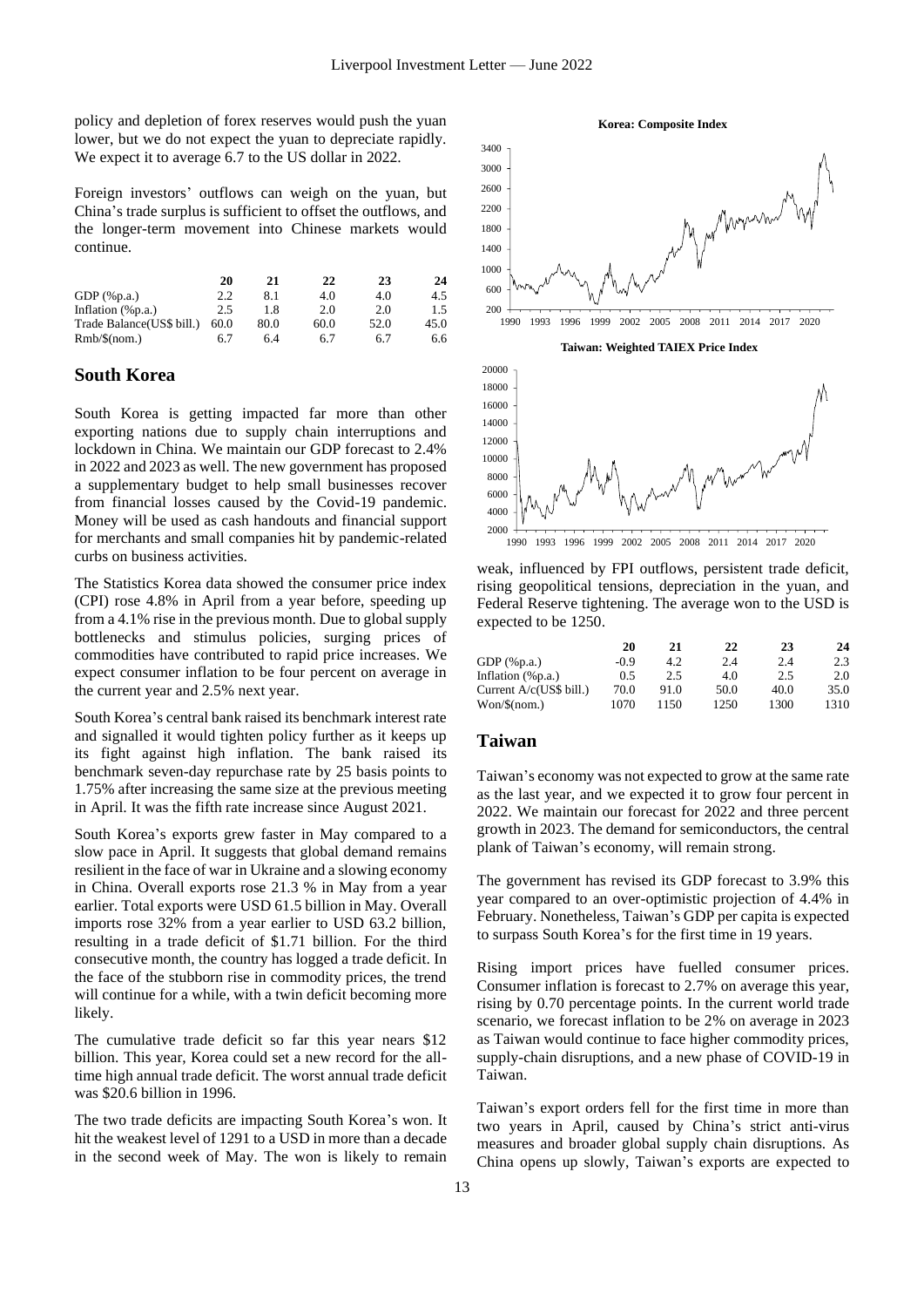grow 15% this year. Taiwan's trade surplus may hit a new high above US\$70 billion this year, mainly because of the ongoing robust global demand for semiconductors.

The central bank is managing to keep the Taiwan currency stable. It would allow the currency to appreciate marginally.

President Biden's gaffe in committing the US to defend Taiwan may have given some hope to Taiwan, but his actions reveal real-politic. He did not include Taiwan in the new Indo-Pacific Economic Framework that the US Administration announced in May. Interestingly, the US and Taiwan are planning to announce negotiations to deepen economic ties in a fresh challenge to Beijing. The talks would focus on enhancing economic cooperation and supply-chain resiliency. In the given scenario, we would argue that the US has moved from the "strategic ambiguity" toward Taiwan's defence, which has long been US policy. Under the 1979 Taiwan Relations Act, Washington committed to arming the island democracy to defend itself.

|                         | 20     | 21   | 22   | 23   | 24   |
|-------------------------|--------|------|------|------|------|
| GDP $(\%p.a.)$          | 3.1    | 6.5  | 4.0  | 3.0  | 2.8  |
| Inflation $(\%p.a.)$    | $-1.0$ | 2.0  | 2.7  | 2.0  | 1.6  |
| Current A/c(US\$ bill.) | 71.0   | 90.0 | 90.0 | 65.0 | 60.0 |
| NT\$/\$(nom.)           | 29.0   | 27.5 | 27.5 | 27.0 | 27.0 |

#### **Brazil**

The fiscal stimulus and an increase in a cash transfer program to poorer people have helped the Brazilian economy to remain in positive territory. As people acquire immunity to the Omicron coronavirus, the job market situation is improving as social mobility continues to show improvement. The GDP is expected to grow one percent in 2022. The aggressive central bank monetary tightening to tame inflation will start affecting economic activity from the second half of the year onwards, and hence growth will remain subdued in 2023. We expect GDP to grow 1.5% next year in the current world trade environment.

Brazil's inflation slowed in April from March as the cost of power declined, and food and transportation prices rose



more slowly. It is the highest reading in the last eighteen years. Brazil's central bank has been raising the cost of borrowing since early last year to slow consumer price increases. The bank raised its benchmark Selic interest rate by one percentage point to 12.75% at its policy meeting in May, and we expect it to raise it again at its next meeting in June. We expect the raise to be 75 basis points only. Higher prices for food and fuel have been the primary source of consumer inflation. The central bank's job is getting more challenging as the inflationary pressure extends through the rest of the economy.

The trade surplus reduced a little in April as exports could not keep pace with a more robust jump in imports. In April, the trade surplus was \$8 billion compared to a \$10 billion surplus a year ago. Higher prices had fundamentally driven the increase in exports and imports.

The real gained as much as 23% against the dollar this year, and it remained the world's best-performing currency. The real is trading around 4.8 to a US dollar, and we expect it to weaken toward 5.2 per dollar by the end of the year.

|                         | 20     | 21      | 22      | 23      | 24      |
|-------------------------|--------|---------|---------|---------|---------|
| GDP $(\%p.a.)$          | $-3.9$ | 4.6     | 1.0     | 1.5     | 2.0     |
| Inflation (%p.a.)       | 4.5    | 8.5     | 8.0     | 4.0     | 4.0     |
| Current A/c(US\$ bill.) | $-7.6$ | $-10.0$ | $-10.0$ | $-12.0$ | $-20.0$ |
| Real/\$(nom.)           | 5.5    | 5.3     | 4.8     | 4.9     | 4.9     |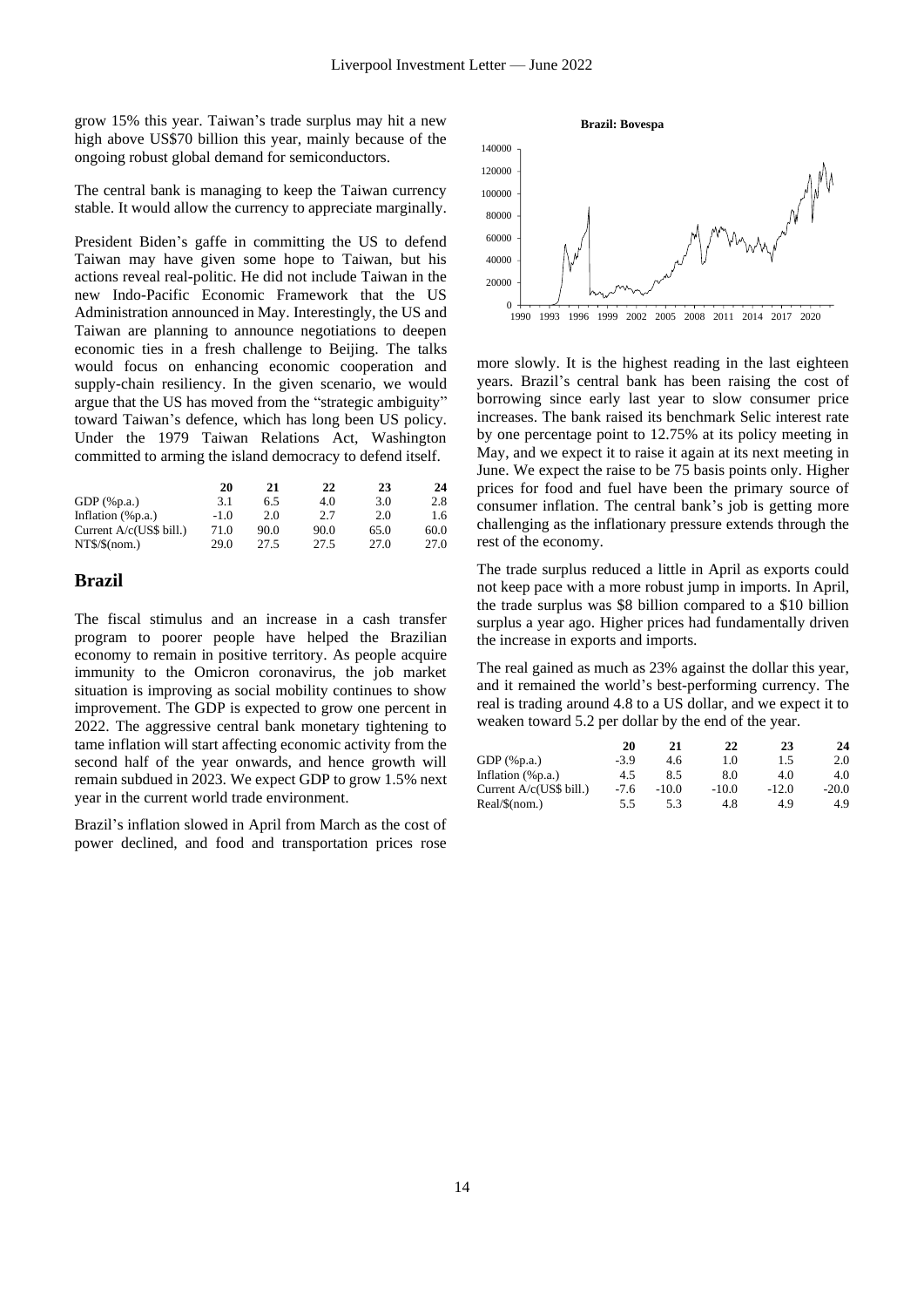### **Other Emerging Markets**



**Indonesia: Jakarta Composite**

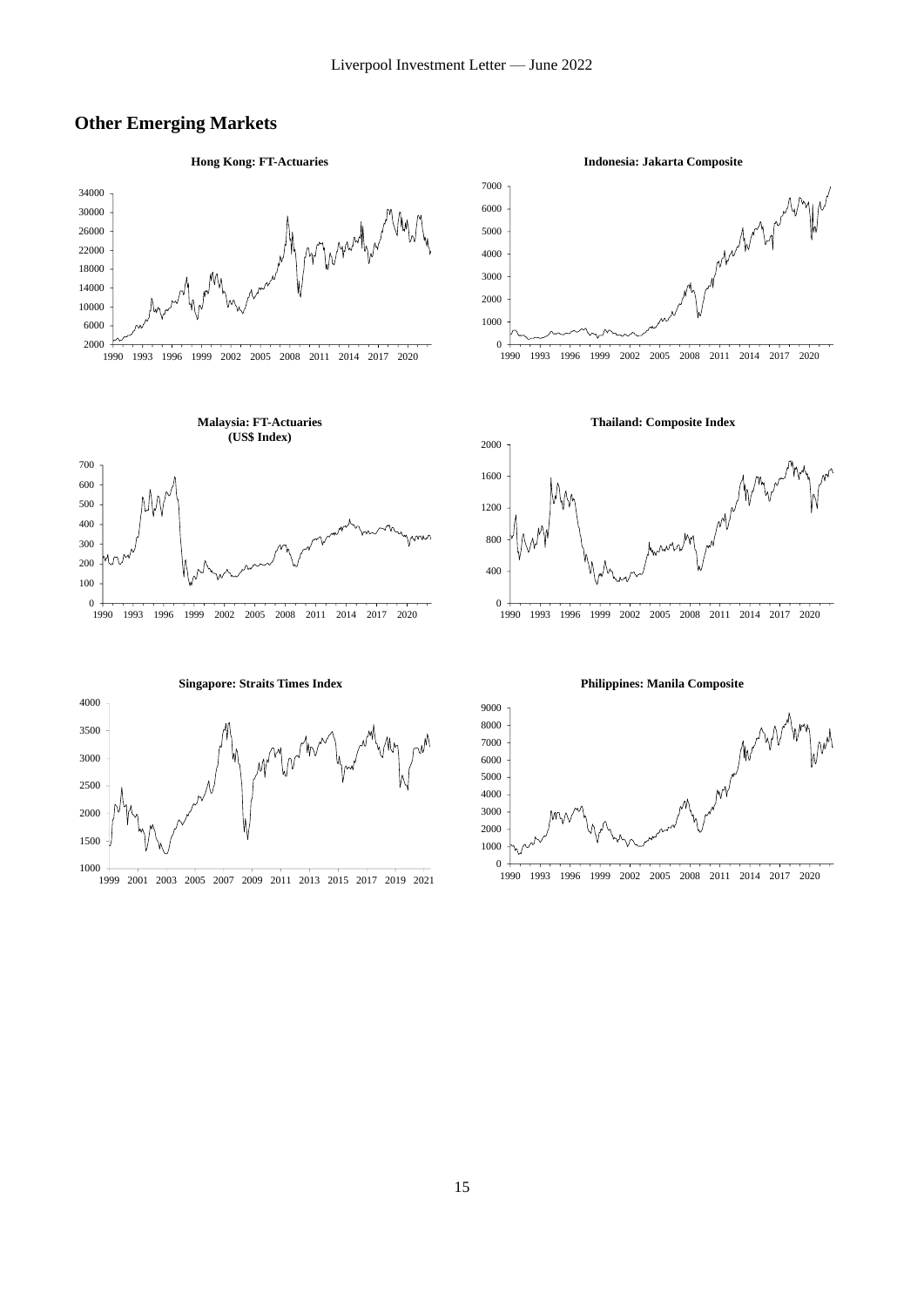### **COMMODITY MARKETS**



1993 1996 1999 2002 2005 2008 2011 2014 2017 2020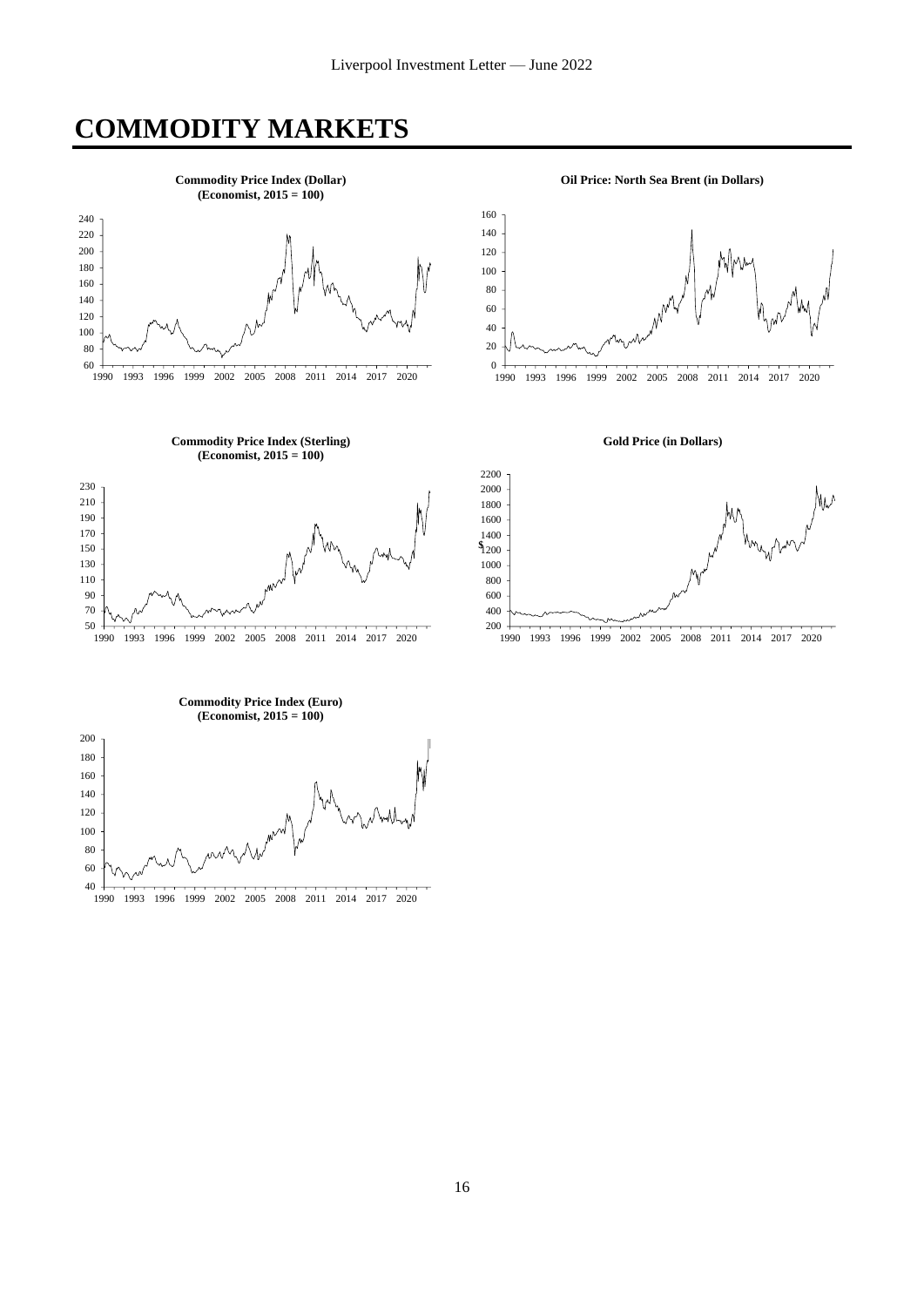### **UK FORECAST DETAIL**

#### **Prices, Wages, Interest Rates and Exchange Rate Forecast (Seasonally Adjusted)**

|        |                         |                       |            | I Hes, Wages, Interest Kates and Exchange Kate Porceast (Seasonally Aujusteu) |                      |                     |                  |                       |
|--------|-------------------------|-----------------------|------------|-------------------------------------------------------------------------------|----------------------|---------------------|------------------|-----------------------|
|        | Inflation $\frac{6}{1}$ | <b>Short Dated</b>    | 3 Month    | <b>Nominal</b>                                                                | <b>Real Exchange</b> | <b>Real 3 Month</b> | <b>Inflation</b> | <b>Real Short</b>     |
|        | (CPI)                   | $(5$ Year)            | Int. Rates | <b>Exchange</b>                                                               | Rate <sup>3</sup>    | Int. Rates $\%^4$   | (RPIX)           | <b>Dated Rate of</b>  |
|        |                         | <b>Interest Rates</b> |            | Rate $(2005=100)^2$                                                           |                      |                     |                  | Interest <sup>5</sup> |
|        |                         |                       |            |                                                                               |                      |                     |                  |                       |
| 2019   | 1.7                     | 0.6                   | 0.8        | 78.3                                                                          | 73.8                 | $-0.7$              | 2.6              | $-0.5$                |
| 2020   | 1.0                     | 0.1                   | 0.2        | 78.2                                                                          | 72.9                 | $-1.3$              | 1.5              | $-1.4$                |
| 2021   | 2.5                     | 0.4                   | 0.1        | 81.5                                                                          | 78.2                 | $-5.6$              | 4.0              | $-5.3$                |
| 2022   | 7.0                     | 1.9                   | 1.5        | 77.3                                                                          | 77.6                 | $-4.0$              | 8.7              | $-3.5$                |
| 2023   | 4.3                     | 3.5                   | 2.4        | 76.7                                                                          | 78.9                 | $-1.1$              | 5.7              | $0.0\,$               |
| 2024   | 3.2                     | 3.0                   | 2.9        | 76.3                                                                          | 80.0                 | 0.5                 | 4.3              | 0.6                   |
|        |                         |                       |            |                                                                               |                      |                     |                  |                       |
| 2020:1 | 1.7                     | 0.4                   | 0.6        | 79.5                                                                          | 74.9                 | $-0.2$              | 2.6              | $-0.4$                |
| 2020:2 | 0.8                     | 0.0                   | 0.1        | 77.6                                                                          | 71.9                 | $-1.0$              | 1.2              | $-1.1$                |
| 2020:3 | 0.8                     | $-0.1$                | 0.1        | 77.6                                                                          | 72.2                 | $-1.5$              | 1.1              | $-1.7$                |
| 2020:4 | 0.8                     | 0.0                   | 0.1        | 78.0                                                                          | 72.6                 | $-2.7$              | 1.1              | $-2.7$                |
|        |                         |                       |            |                                                                               |                      |                     |                  |                       |
| 2021:1 | 0.9                     | 0.2                   | 0.1        | 80.6                                                                          | 76.2                 | $-3.9$              | 1.4              | $-3.8$                |
| 2021:2 | 2.1                     | 0.4                   | 0.1        | 81.7                                                                          | 77.6                 | $-5.2$              | 3.4              | $-4.9$                |
| 2021:3 | 2.7                     | 0.3                   | 0.1        | 81.7                                                                          | 78.7                 | $-6.3$              | 4.5              | $-6.1$                |
| 2021:4 | 4.4                     | 0.6                   | 0.1        | 81.9                                                                          | 80.2                 | $-6.9$              | 6.7              | $-6.4$                |
|        |                         |                       |            |                                                                               |                      |                     |                  |                       |
| 2022:1 | 6.9                     | 0.7                   | 0.3        | 77.8                                                                          | 77.4                 | $-6.2$              | 9.0              | $-5.8$                |
| 2022:2 | 7.1                     | 1.7                   | 1.7        | 77.7                                                                          | 77.3                 | $-4.2$              | 8.7              | $-4.2$                |
| 2022:3 | 7.0                     | 2.2                   | 1.8        | 76.9                                                                          | 77.3                 | $-3.3$              | 8.5              | $-2.9$                |
| 2022:4 | 7.0                     | 3.0                   | 2.0        | 76.9                                                                          | 78.4                 | $-2.3$              | 8.5              | $-1.3$                |

<sup>1</sup> Consumer's Expenditure Deflator

 $2^2$  Sterling Effective Exchange Rate Bank of England

 $\frac{3}{4}$  Ratio of UK to other OECD consumer prices adjusted for nominal exchange rate

<sup>4</sup> Treasury Bill Rate less one year forecast of inflation<br>
<sup>5</sup> Short Dated 5 Year Interest Rate less average of prec

<sup>5</sup> Short Dated 5 Year Interest Rate less average of predicted 5 year ahead inflation rate

#### **Labour Market and Supply Factors (Seasonally Adjusted)**

|        | Average         | $=$ $\frac{1}{2}$ $\frac{1}{2}$ $\frac{1}{2}$ $\frac{1}{2}$ $\frac{1}{2}$ $\frac{1}{2}$ $\frac{1}{2}$ $\frac{1}{2}$ $\frac{1}{2}$ $\frac{1}{2}$ $\frac{1}{2}$ $\frac{1}{2}$ $\frac{1}{2}$ $\frac{1}{2}$ $\frac{1}{2}$ $\frac{1}{2}$ $\frac{1}{2}$ $\frac{1}{2}$ $\frac{1}{2}$ $\frac{1}{2}$ $\frac{1}{2}$ $\frac{1}{2$<br><b>Wage</b> | <b>Unemployment</b> (New |                 | <b>Real Wage</b>  |
|--------|-----------------|---------------------------------------------------------------------------------------------------------------------------------------------------------------------------------------------------------------------------------------------------------------------------------------------------------------------------------------|--------------------------|-----------------|-------------------|
|        | <b>Earnings</b> | Growth <sup>2</sup>                                                                                                                                                                                                                                                                                                                   | Basis)                   | <b>Millions</b> | Rate <sup>4</sup> |
|        | $(1990=100)^1$  |                                                                                                                                                                                                                                                                                                                                       | Percent <sup>3</sup>     |                 | $(1990=100)$      |
| 2019   | 275.7           | 3.5                                                                                                                                                                                                                                                                                                                                   | 3.8                      | 1.0             | 148.8             |
| 2020   | 279.1           | 1.6                                                                                                                                                                                                                                                                                                                                   | 4.5                      | 1.3             | 149.7             |
| 2021   | 296.1           | 5.8                                                                                                                                                                                                                                                                                                                                   | 4.5                      | 1.3             | 154.5             |
| 2022   | 314.8           | 6.7                                                                                                                                                                                                                                                                                                                                   | 4.1                      | 1.1             | 154.0             |
| 2023   | 328.4           | 4.3                                                                                                                                                                                                                                                                                                                                   | 3.6                      | 1.0             | 154.0             |
| 2024   | 341.1           | 4.1                                                                                                                                                                                                                                                                                                                                   | 2.8                      | 0.7             | 155.4             |
| 2020:1 | 279.7           | 2.7                                                                                                                                                                                                                                                                                                                                   | 4.0                      | 1.1             | 150.0             |
| 2020:2 | 270.1           | $-0.2$                                                                                                                                                                                                                                                                                                                                | 4.1                      | 1.2             | 145.9             |
| 2020:3 | 278.6           | 0.2                                                                                                                                                                                                                                                                                                                                   | 4.8                      | 1.4             | 149.0             |
| 2020:4 | 288.2           | 3.7                                                                                                                                                                                                                                                                                                                                   | 5.2                      | 1.6             | 154.0             |
| 2021:1 | 292.1           | 4.5                                                                                                                                                                                                                                                                                                                                   | 4.9                      | 1.4             | 155.3             |
| 2021:2 | 289.7           | 7.3                                                                                                                                                                                                                                                                                                                                   | 4.7                      | 1.3             | 153.4             |
| 2021:3 | 298.4           | 7.1                                                                                                                                                                                                                                                                                                                                   | 4.3                      | 1.3             | 155.5             |
| 2021:4 | 301.1           | 4.5                                                                                                                                                                                                                                                                                                                                   | 4.1                      | 1.2             | 153.6             |
| 2022:1 | 311.7           | 6.7                                                                                                                                                                                                                                                                                                                                   | 4.0                      | 1.1             | 155.0             |
| 2022:2 | 309.3           | 6.8                                                                                                                                                                                                                                                                                                                                   | 4.1                      | 1.1             | 152.9             |
| 2022:3 | 318.3           | 6.7                                                                                                                                                                                                                                                                                                                                   | 4.1                      | 1.1             | 155.0             |
| 2022:4 | 319.9           | 6.7                                                                                                                                                                                                                                                                                                                                   | 4.1                      | 1.1             | 153.1             |

 $\frac{1}{2}$  Whole Economy

<sup>2</sup> Average Earnings<br><sup>3</sup> Wage rate deflated

Wage rate deflated by CPI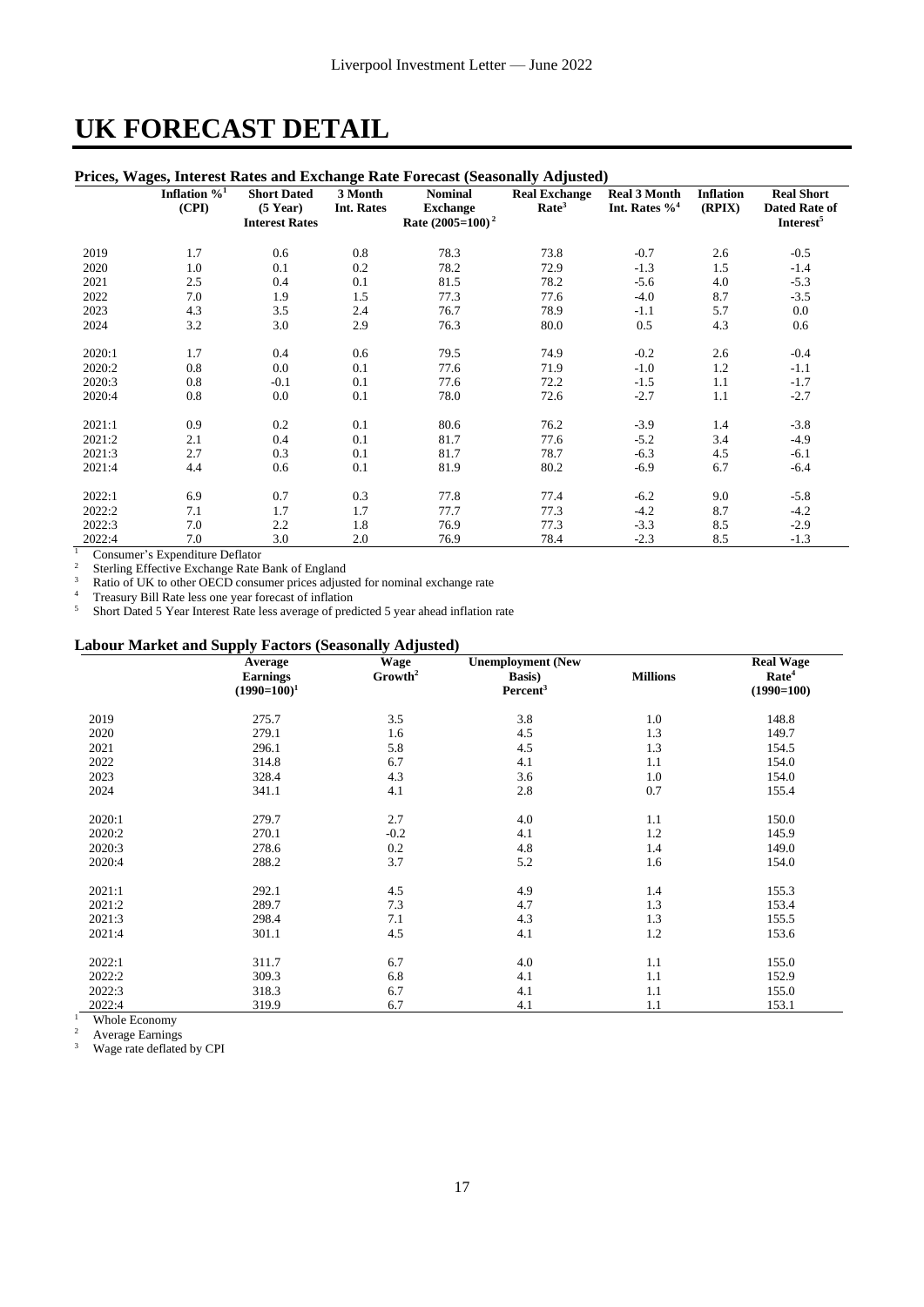| Estimates and Projections of the Gross Domestic Product <sup>1</sup> (£ Million 1990 Prices) |  |  |  |  |  |  |
|----------------------------------------------------------------------------------------------|--|--|--|--|--|--|
|----------------------------------------------------------------------------------------------|--|--|--|--|--|--|

| '90 prices<br>$Consumption2$<br><b>Index</b><br><b>Gross Investment</b><br><b>Authority</b><br>Expenditure <sup>4</sup><br>Expenditur <sup>3</sup><br>2019<br>167.8<br>803514.3<br>475369.3<br>308458.5<br>209136.4<br>$-70959.7$<br>118490.2<br>2020<br>152.0<br>728097.3<br>427575.8<br>258732.0<br>199232.3<br>$-33095.4$<br>124347.4<br>2021<br>163.3<br>782161.7<br>452309.6<br>292118.7<br>208538.0<br>$-36908.1$<br>133896.5<br>2022<br>172.3<br>825357.2<br>479861.8<br>289024.0<br>218557.2<br>$-23886.6$<br>138199.2<br>2023<br>176.1<br>225319.4<br>$-18612.0$<br>843295.7<br>494513.6<br>282408.2<br>140333.5<br>2024<br>181.0<br>144095.1<br>866882.8<br>509517.7<br>285194.7<br>232155.8<br>$-15890.3$<br>3.1<br>3.0<br>2019/18<br>0.3<br>1.4<br>$-0.1$<br>$-10.1$<br>$-16.2$<br>$-4.8$<br>4.9<br>2020/19<br>$-9.4$<br>6.8<br>15.8<br>5.2<br>7.7<br>2021/20<br>7.5<br>5.6<br>4.8<br>3.2<br>2022/21<br>6.2<br>$-0.3$<br>2023/22<br>2.2<br>3.1<br>3.1<br>1.5<br>1.2<br>3.0<br>2.8<br>3.0<br>1.7<br>2.7<br>2024/23<br>163.4<br>118032.8<br>34572.0<br>2020:1<br>195632.5<br>72147.1<br>51656.8<br>$-11632.2$<br>2020:2<br>131.6<br>157502.4<br>91565.8<br>47009.3<br>43743.5<br>429.6<br>25245.8<br>2020:3<br>155.3<br>$-8204.0$<br>31384.7<br>185971.2<br>109964.7<br>64749.1<br>50846.1<br>108012.5<br>33144.9<br>2020:4<br>157.9<br>188991.2<br>74826.5<br>52985.9<br>$-13688.8$<br>2021:1<br>106678.2<br>68183.6<br>51087.4<br>31904.4<br>155.5<br>186205.9<br>$-7838.9$<br>2021:2<br>163.9<br>196217.8<br>112089.9<br>66707.0<br>51382.2<br>$-672.0$<br>33289.3<br>2021:3<br>166.4<br>199176.5<br>116084.7<br>78828.1<br>$-14394.2$<br>34234.4<br>52892.3<br>2021:4<br>167.5<br>78400.1<br>34468.4<br>200561.5<br>117456.8<br>53176.1<br>$-14003.1$<br>2022:1<br>73860.3<br>53932.3<br>34541.2<br>169.2<br>202535.5<br>118569.8<br>$-9285.7$<br>2022:2<br>172.2<br>206121.1<br>119522.6<br>69230.1<br>54465.4<br>$-2829.4$<br>34267.6<br>2022:3<br>173.5<br>120433.1<br>34883.3<br>207696.3<br>73370.9<br>54873.9<br>$-6098.3$<br>2022:4<br>174.6<br>121336.4<br>209004.2<br>72562.6<br>55285.5<br>$-5673.1$<br>34507.2 | <b>Expenditure</b> | £ Million | <b>Non-Durable</b> | <b>Private Sector</b> | <b>Public</b> | Net Exports <sup>5</sup> | <b>AFC</b> |
|-----------------------------------------------------------------------------------------------------------------------------------------------------------------------------------------------------------------------------------------------------------------------------------------------------------------------------------------------------------------------------------------------------------------------------------------------------------------------------------------------------------------------------------------------------------------------------------------------------------------------------------------------------------------------------------------------------------------------------------------------------------------------------------------------------------------------------------------------------------------------------------------------------------------------------------------------------------------------------------------------------------------------------------------------------------------------------------------------------------------------------------------------------------------------------------------------------------------------------------------------------------------------------------------------------------------------------------------------------------------------------------------------------------------------------------------------------------------------------------------------------------------------------------------------------------------------------------------------------------------------------------------------------------------------------------------------------------------------------------------------------------------------------------------------------------------------------------------------------------------------------------------------------------------------------------------------------------------------------------------------------------------------------------------------------------------------------------------------------------------------------------------|--------------------|-----------|--------------------|-----------------------|---------------|--------------------------|------------|
|                                                                                                                                                                                                                                                                                                                                                                                                                                                                                                                                                                                                                                                                                                                                                                                                                                                                                                                                                                                                                                                                                                                                                                                                                                                                                                                                                                                                                                                                                                                                                                                                                                                                                                                                                                                                                                                                                                                                                                                                                                                                                                                                         |                    |           |                    |                       |               |                          |            |
|                                                                                                                                                                                                                                                                                                                                                                                                                                                                                                                                                                                                                                                                                                                                                                                                                                                                                                                                                                                                                                                                                                                                                                                                                                                                                                                                                                                                                                                                                                                                                                                                                                                                                                                                                                                                                                                                                                                                                                                                                                                                                                                                         |                    |           |                    |                       |               |                          |            |
|                                                                                                                                                                                                                                                                                                                                                                                                                                                                                                                                                                                                                                                                                                                                                                                                                                                                                                                                                                                                                                                                                                                                                                                                                                                                                                                                                                                                                                                                                                                                                                                                                                                                                                                                                                                                                                                                                                                                                                                                                                                                                                                                         |                    |           |                    |                       |               |                          |            |
|                                                                                                                                                                                                                                                                                                                                                                                                                                                                                                                                                                                                                                                                                                                                                                                                                                                                                                                                                                                                                                                                                                                                                                                                                                                                                                                                                                                                                                                                                                                                                                                                                                                                                                                                                                                                                                                                                                                                                                                                                                                                                                                                         |                    |           |                    |                       |               |                          |            |
|                                                                                                                                                                                                                                                                                                                                                                                                                                                                                                                                                                                                                                                                                                                                                                                                                                                                                                                                                                                                                                                                                                                                                                                                                                                                                                                                                                                                                                                                                                                                                                                                                                                                                                                                                                                                                                                                                                                                                                                                                                                                                                                                         |                    |           |                    |                       |               |                          |            |
|                                                                                                                                                                                                                                                                                                                                                                                                                                                                                                                                                                                                                                                                                                                                                                                                                                                                                                                                                                                                                                                                                                                                                                                                                                                                                                                                                                                                                                                                                                                                                                                                                                                                                                                                                                                                                                                                                                                                                                                                                                                                                                                                         |                    |           |                    |                       |               |                          |            |
|                                                                                                                                                                                                                                                                                                                                                                                                                                                                                                                                                                                                                                                                                                                                                                                                                                                                                                                                                                                                                                                                                                                                                                                                                                                                                                                                                                                                                                                                                                                                                                                                                                                                                                                                                                                                                                                                                                                                                                                                                                                                                                                                         |                    |           |                    |                       |               |                          |            |
|                                                                                                                                                                                                                                                                                                                                                                                                                                                                                                                                                                                                                                                                                                                                                                                                                                                                                                                                                                                                                                                                                                                                                                                                                                                                                                                                                                                                                                                                                                                                                                                                                                                                                                                                                                                                                                                                                                                                                                                                                                                                                                                                         |                    |           |                    |                       |               |                          |            |
|                                                                                                                                                                                                                                                                                                                                                                                                                                                                                                                                                                                                                                                                                                                                                                                                                                                                                                                                                                                                                                                                                                                                                                                                                                                                                                                                                                                                                                                                                                                                                                                                                                                                                                                                                                                                                                                                                                                                                                                                                                                                                                                                         |                    |           |                    |                       |               |                          |            |
|                                                                                                                                                                                                                                                                                                                                                                                                                                                                                                                                                                                                                                                                                                                                                                                                                                                                                                                                                                                                                                                                                                                                                                                                                                                                                                                                                                                                                                                                                                                                                                                                                                                                                                                                                                                                                                                                                                                                                                                                                                                                                                                                         |                    |           |                    |                       |               |                          |            |
|                                                                                                                                                                                                                                                                                                                                                                                                                                                                                                                                                                                                                                                                                                                                                                                                                                                                                                                                                                                                                                                                                                                                                                                                                                                                                                                                                                                                                                                                                                                                                                                                                                                                                                                                                                                                                                                                                                                                                                                                                                                                                                                                         |                    |           |                    |                       |               |                          |            |
|                                                                                                                                                                                                                                                                                                                                                                                                                                                                                                                                                                                                                                                                                                                                                                                                                                                                                                                                                                                                                                                                                                                                                                                                                                                                                                                                                                                                                                                                                                                                                                                                                                                                                                                                                                                                                                                                                                                                                                                                                                                                                                                                         |                    |           |                    |                       |               |                          |            |
|                                                                                                                                                                                                                                                                                                                                                                                                                                                                                                                                                                                                                                                                                                                                                                                                                                                                                                                                                                                                                                                                                                                                                                                                                                                                                                                                                                                                                                                                                                                                                                                                                                                                                                                                                                                                                                                                                                                                                                                                                                                                                                                                         |                    |           |                    |                       |               |                          |            |
|                                                                                                                                                                                                                                                                                                                                                                                                                                                                                                                                                                                                                                                                                                                                                                                                                                                                                                                                                                                                                                                                                                                                                                                                                                                                                                                                                                                                                                                                                                                                                                                                                                                                                                                                                                                                                                                                                                                                                                                                                                                                                                                                         |                    |           |                    |                       |               |                          |            |
|                                                                                                                                                                                                                                                                                                                                                                                                                                                                                                                                                                                                                                                                                                                                                                                                                                                                                                                                                                                                                                                                                                                                                                                                                                                                                                                                                                                                                                                                                                                                                                                                                                                                                                                                                                                                                                                                                                                                                                                                                                                                                                                                         |                    |           |                    |                       |               |                          |            |
|                                                                                                                                                                                                                                                                                                                                                                                                                                                                                                                                                                                                                                                                                                                                                                                                                                                                                                                                                                                                                                                                                                                                                                                                                                                                                                                                                                                                                                                                                                                                                                                                                                                                                                                                                                                                                                                                                                                                                                                                                                                                                                                                         |                    |           |                    |                       |               |                          |            |
|                                                                                                                                                                                                                                                                                                                                                                                                                                                                                                                                                                                                                                                                                                                                                                                                                                                                                                                                                                                                                                                                                                                                                                                                                                                                                                                                                                                                                                                                                                                                                                                                                                                                                                                                                                                                                                                                                                                                                                                                                                                                                                                                         |                    |           |                    |                       |               |                          |            |
|                                                                                                                                                                                                                                                                                                                                                                                                                                                                                                                                                                                                                                                                                                                                                                                                                                                                                                                                                                                                                                                                                                                                                                                                                                                                                                                                                                                                                                                                                                                                                                                                                                                                                                                                                                                                                                                                                                                                                                                                                                                                                                                                         |                    |           |                    |                       |               |                          |            |
|                                                                                                                                                                                                                                                                                                                                                                                                                                                                                                                                                                                                                                                                                                                                                                                                                                                                                                                                                                                                                                                                                                                                                                                                                                                                                                                                                                                                                                                                                                                                                                                                                                                                                                                                                                                                                                                                                                                                                                                                                                                                                                                                         |                    |           |                    |                       |               |                          |            |
|                                                                                                                                                                                                                                                                                                                                                                                                                                                                                                                                                                                                                                                                                                                                                                                                                                                                                                                                                                                                                                                                                                                                                                                                                                                                                                                                                                                                                                                                                                                                                                                                                                                                                                                                                                                                                                                                                                                                                                                                                                                                                                                                         |                    |           |                    |                       |               |                          |            |
|                                                                                                                                                                                                                                                                                                                                                                                                                                                                                                                                                                                                                                                                                                                                                                                                                                                                                                                                                                                                                                                                                                                                                                                                                                                                                                                                                                                                                                                                                                                                                                                                                                                                                                                                                                                                                                                                                                                                                                                                                                                                                                                                         |                    |           |                    |                       |               |                          |            |
|                                                                                                                                                                                                                                                                                                                                                                                                                                                                                                                                                                                                                                                                                                                                                                                                                                                                                                                                                                                                                                                                                                                                                                                                                                                                                                                                                                                                                                                                                                                                                                                                                                                                                                                                                                                                                                                                                                                                                                                                                                                                                                                                         |                    |           |                    |                       |               |                          |            |
|                                                                                                                                                                                                                                                                                                                                                                                                                                                                                                                                                                                                                                                                                                                                                                                                                                                                                                                                                                                                                                                                                                                                                                                                                                                                                                                                                                                                                                                                                                                                                                                                                                                                                                                                                                                                                                                                                                                                                                                                                                                                                                                                         |                    |           |                    |                       |               |                          |            |
|                                                                                                                                                                                                                                                                                                                                                                                                                                                                                                                                                                                                                                                                                                                                                                                                                                                                                                                                                                                                                                                                                                                                                                                                                                                                                                                                                                                                                                                                                                                                                                                                                                                                                                                                                                                                                                                                                                                                                                                                                                                                                                                                         |                    |           |                    |                       |               |                          |            |
|                                                                                                                                                                                                                                                                                                                                                                                                                                                                                                                                                                                                                                                                                                                                                                                                                                                                                                                                                                                                                                                                                                                                                                                                                                                                                                                                                                                                                                                                                                                                                                                                                                                                                                                                                                                                                                                                                                                                                                                                                                                                                                                                         |                    |           |                    |                       |               |                          |            |
|                                                                                                                                                                                                                                                                                                                                                                                                                                                                                                                                                                                                                                                                                                                                                                                                                                                                                                                                                                                                                                                                                                                                                                                                                                                                                                                                                                                                                                                                                                                                                                                                                                                                                                                                                                                                                                                                                                                                                                                                                                                                                                                                         |                    |           |                    |                       |               |                          |            |
|                                                                                                                                                                                                                                                                                                                                                                                                                                                                                                                                                                                                                                                                                                                                                                                                                                                                                                                                                                                                                                                                                                                                                                                                                                                                                                                                                                                                                                                                                                                                                                                                                                                                                                                                                                                                                                                                                                                                                                                                                                                                                                                                         |                    |           |                    |                       |               |                          |            |
|                                                                                                                                                                                                                                                                                                                                                                                                                                                                                                                                                                                                                                                                                                                                                                                                                                                                                                                                                                                                                                                                                                                                                                                                                                                                                                                                                                                                                                                                                                                                                                                                                                                                                                                                                                                                                                                                                                                                                                                                                                                                                                                                         |                    |           |                    |                       |               |                          |            |
|                                                                                                                                                                                                                                                                                                                                                                                                                                                                                                                                                                                                                                                                                                                                                                                                                                                                                                                                                                                                                                                                                                                                                                                                                                                                                                                                                                                                                                                                                                                                                                                                                                                                                                                                                                                                                                                                                                                                                                                                                                                                                                                                         |                    |           |                    |                       |               |                          |            |

<sup>1</sup> GDP at factor cost. Expenditure measure; seasonally adjusted

 $2^{\circ}$  Consumers expenditure less expenditure on durables and housing

<sup>3</sup> Private gross domestic capital formation plus household expenditure on durables and clothing plus private sector stock building

<sup>4</sup> General government current and capital expenditure including stock building

<sup>5</sup> Exports of goods and services less imports of goods and services

| <b>Financial Forecast</b> |                         |                  |                       |                      |
|---------------------------|-------------------------|------------------|-----------------------|----------------------|
|                           | PSBR/GDP % <sup>1</sup> | GDP <sup>1</sup> | <b>PSBR</b>           | <b>Current</b>       |
|                           |                         | (f(bn))          | (f(bn))               | <b>Account</b>       |
|                           |                         |                  | <b>Financial Year</b> | $(\pmb{\pounds}$ bn) |
| 2019                      | 2.2                     | 2196.3           | 49.1                  | $-89.1$              |
| 2020                      | 15.8                    | 2006.2           | 317.2                 | $-57.6$              |
| 2021                      | 7.4                     | 2311.2           | 169.9                 | $-63.8$              |
| 2022                      | 2.1                     | 2579.1           | 55.0                  | $-37.9$              |
| 2023                      | 1.2                     | 2732.3           | 31.9                  | $-25.5$              |
| 2024                      | 0.8                     | 2903.4           | 23.5                  | $-18.1$              |
| 2020:1                    | $-0.9$                  | 549.4            | $-5.0$                | $-18.7$              |
| 2020:2                    | 30.6                    | 437.6            | 133.8                 | $-11.9$              |
| 2020:3                    | 14.6                    | 519.2            | 76.0                  | $-12.3$              |
| 2020:4                    | 12.2                    | 525.7            | 64.3                  | $-14.8$              |
| 2021:1                    | 8.2                     | 523.6            | 43.0                  | $-11.3$              |
| 2021:2                    | 11.1                    | 554.9            | 61.6                  | $-13.9$              |
| 2021:3                    | 7.1                     | 568.4            | 40.1                  | $-24.0$              |
| 2021:4                    | 5.8                     | 582.1            | 33.9                  | $-14.6$              |
| 2022:1                    | 5.7                     | 605.7            | 34.2                  | $-15.0$              |
| 2022:2                    | 2.1                     | 625.2            | 13.2                  | $-19.3$              |
| 2022:3                    | 2.3                     | 638.1            | 14.5                  | $-6.9$               |
| 2022:4                    | 2.1                     | 654.1            | 13.7                  | 3.3                  |

<sup>1</sup> GDP at market prices (Financial Year)